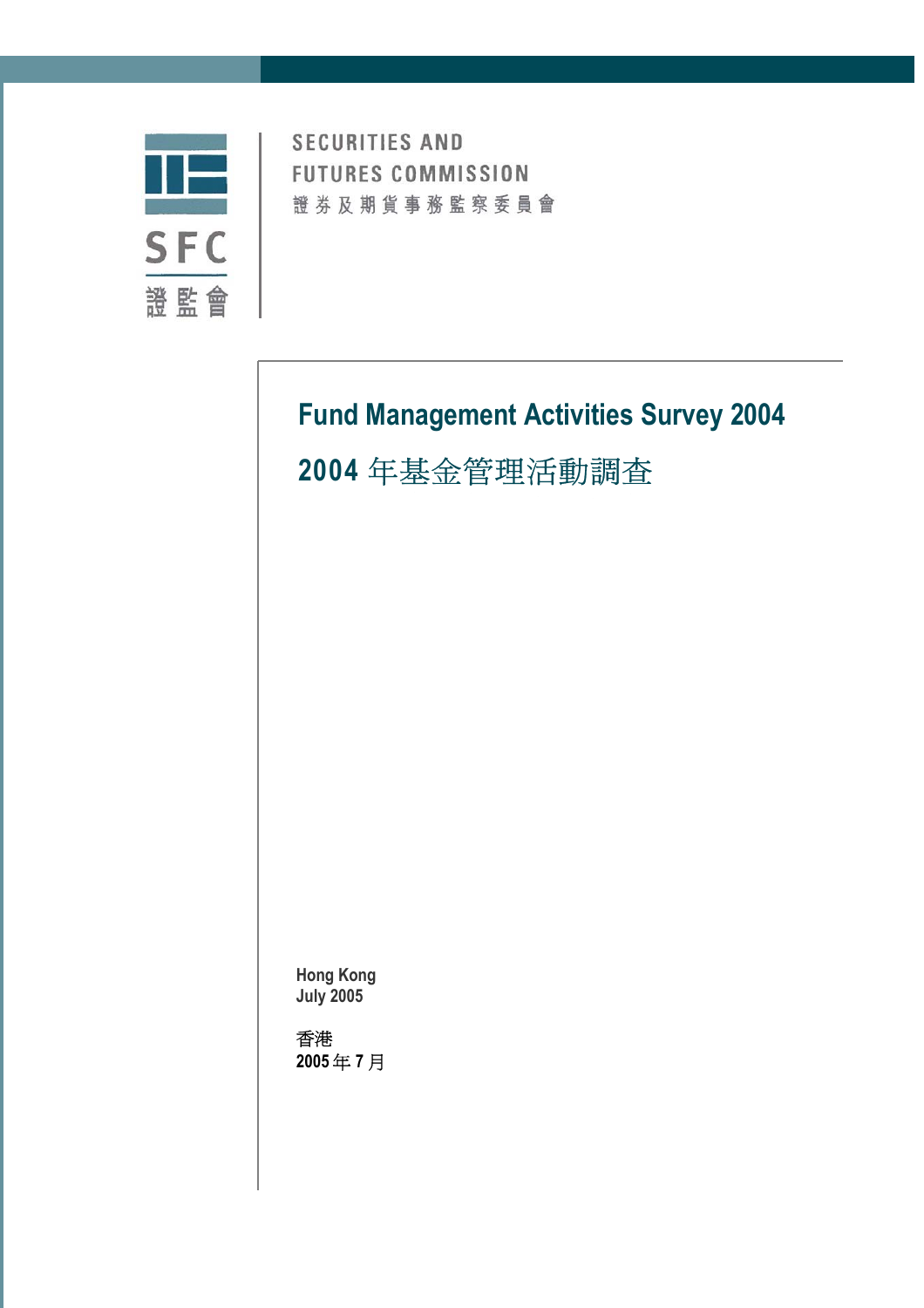# **Table of Contents**

# **Page**

|                          |                                                                                                                            | 1  |
|--------------------------|----------------------------------------------------------------------------------------------------------------------------|----|
|                          |                                                                                                                            | 6  |
|                          |                                                                                                                            | 6  |
|                          |                                                                                                                            | 7  |
|                          |                                                                                                                            | 7  |
| $\overline{\phantom{0}}$ |                                                                                                                            | 8  |
|                          | Total assets under management (AUM), which excludes pure<br>advisory assets and other private banking activities (\$2,741) | 9  |
| $\blacksquare$           |                                                                                                                            | 9  |
|                          |                                                                                                                            | 11 |
|                          |                                                                                                                            | 12 |
|                          |                                                                                                                            | 13 |
| $\overline{\phantom{a}}$ | Assets managed in Hong Kong $(\$1,466 \text{ billion}) - \text{by types of}$                                               | 14 |
| $\blacksquare$           | Assets managed in Hong Kong $(\$1,466 \text{ billion})$ – geographical<br>spread                                           | 16 |
|                          | Assets managed in Hong Kong (\$1,466 billion) - asset class                                                                | 17 |
| $\overline{a}$           |                                                                                                                            | 19 |
|                          |                                                                                                                            | 20 |
|                          |                                                                                                                            | 20 |
| -                        |                                                                                                                            | 21 |
|                          |                                                                                                                            | 21 |
|                          |                                                                                                                            | 23 |
|                          | Development in the retail fund industry in 2004                                                                            | 24 |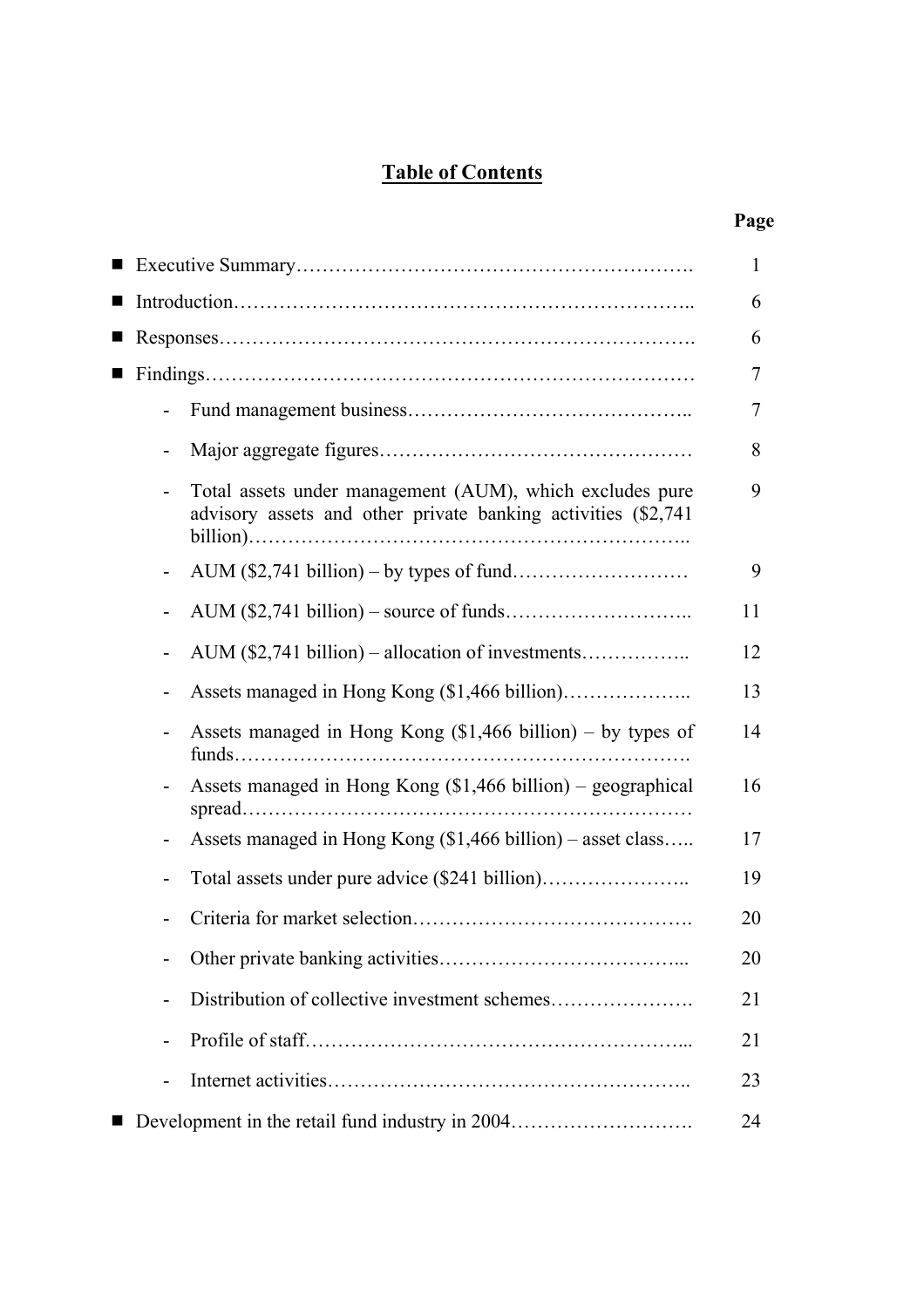#### **Executive Summary**

The Securities and Futures Commission (SFC) has conducted the Fund Management Activities Survey (FMAS) for the year ended December 2004. The survey covered fund management activities among licensed corporations<sup>1</sup> and registered institutions<sup>2</sup>. The major findings are summarized as follows<sup>3, 4</sup>:

- $\cdot$  Hong Kong's combined fund management business<sup>5</sup> amounted to \$3,618 billion at the end of 2004. The figure represented a year-on-year growth of 23%. Of this total, \$2,896 billion was reported by licensed corporations, up 25% from 2003. The remaining \$722 billion was reported by registered institutions, up 15% from 2003. For comparison, the total market capitalization of companies listed in Hong Kong was \$6,696 billion at the end of 2004. The size of Hong Kong's fund management business was as much as 54% of Hong Kong's stock market capitalization as at end 2004.
- $\triangle$  Employment in the fund management business grew by 12% during the year, with a total of 17,039 people being employed at the end of the year (15,195 people as at 31 December 2003). In percentage terms, the largest staff increase was seen in research and analysis activities (up 37% from 2003), followed by corporate planning and business management (up 20%), dealing and trading (up 14%) and sales and marketing (up 13%).
- Committed to positioning Hong Kong as an international financial centre, a regional hub for Asia and the capital market for the mainland, the SFC has consistently pursued a balanced approach in maintaining market integrity and investor protection while creating sufficient room and facilitation for market development and product innovation. The data before us today tells us that this has been the correct approach.

<sup>&</sup>lt;sup>1</sup> A "licensed corporation" means a corporation which is granted a licence under section 120 or 121 of the Securities and Futures Ordinance to carry on a regulated activity in Hong Kong.<br><sup>2</sup> A "registered institution" means an authorized financial institution which is registered under section 119 of the

Securities and Futures Ordinance. An "authorized financial institution" means an authorized institution as defined in section  $2(1)$  of the Banking Ordinance (Cap. 155).

All figures are in Hong Kong dollars unless otherwise specified.

<sup>&</sup>lt;sup>4</sup> Beginning 2003, the asset management and other private banking businesses of registered institutions were included. 5 "Combined fund management business" comprises asset management, advisory business and other private

banking activities.

 <sup>&</sup>quot;Asset management" refers to the provision of services which constitutes type 9 regulated activity as defined in Schedule 5 of the Securities and Futures Ordinance carried out by licensed corporations and registered institutions.

 <sup>&</sup>quot;Advisory business" refers to the provision of pure investment advisory services on funds/portfolios and constitutes type 4 and/or type 5 regulated activities as defined in Schedule 5 of the Securities and Futures Ordinance carried out by licensed corporations.

 <sup>&</sup>quot;Other private banking activities" refers to the provision of financial services to private banking clients other than by means of type 9 regulated activity carried out by registered institutions. They include providing the service of managing clients' portfolio of securities and/or futures contracts wholly incidental to the carrying on of type 1 and/or type 2 regulated activity.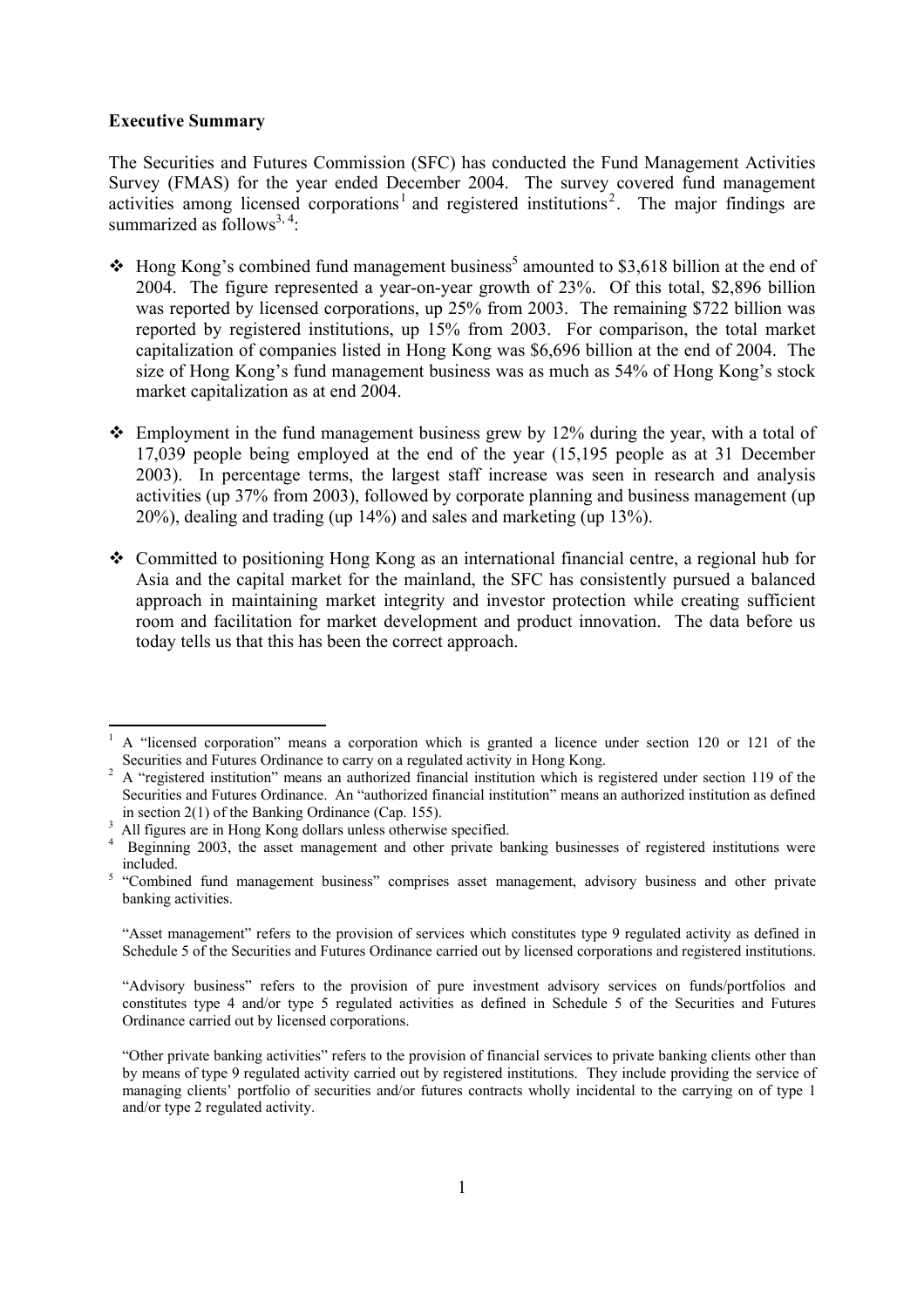*Of the total of \$3,618 billion, \$2,896 billion was reported by licensed corporations, being \$2,655 billion asset management business and \$241 billion advisory business. The remaining \$722 billion was reported by registered institutions, being \$86 billion asset management business and \$636 billion other private banking business.* 



**Fund management business (HK\$ in billions)**

- The 23% increase in the fund management business not only reflects Hong Kong's preeminence as an international financial centre in the region and thus its ability to attract funds for management, but also investors' optimism towards the financial markets in the region. It is also the direct result of the introduction of new investment funds and products, and increased participation in fund investment among the general public.
- Licensed corporations remain the primary driver of growth, accounting for 86% of the increase in the combined fund management business in 2004. The predominance of the licensed corporations underscores the reputation and expertise of fund managers and advisers in Hong Kong.
- The growth of the combined fund management business also bears testimony to the increasing importance of the Hong Kong platform in attracting and managing wealth and assets.
- The number of licensed corporations and registered institutions that reported engagement in fund management activities also grew by  $5\%$  to  $174$  (2003: 166) and  $13\%$  to  $34$  (2003: 30) respectively.

# *Testimony to Hong Kong's status as a major international financial centre, funds sourced from overseas continued to account for over 60% of the fund management business in Hong Kong, totaling \$2,269 billion, up 22% year-on-year.*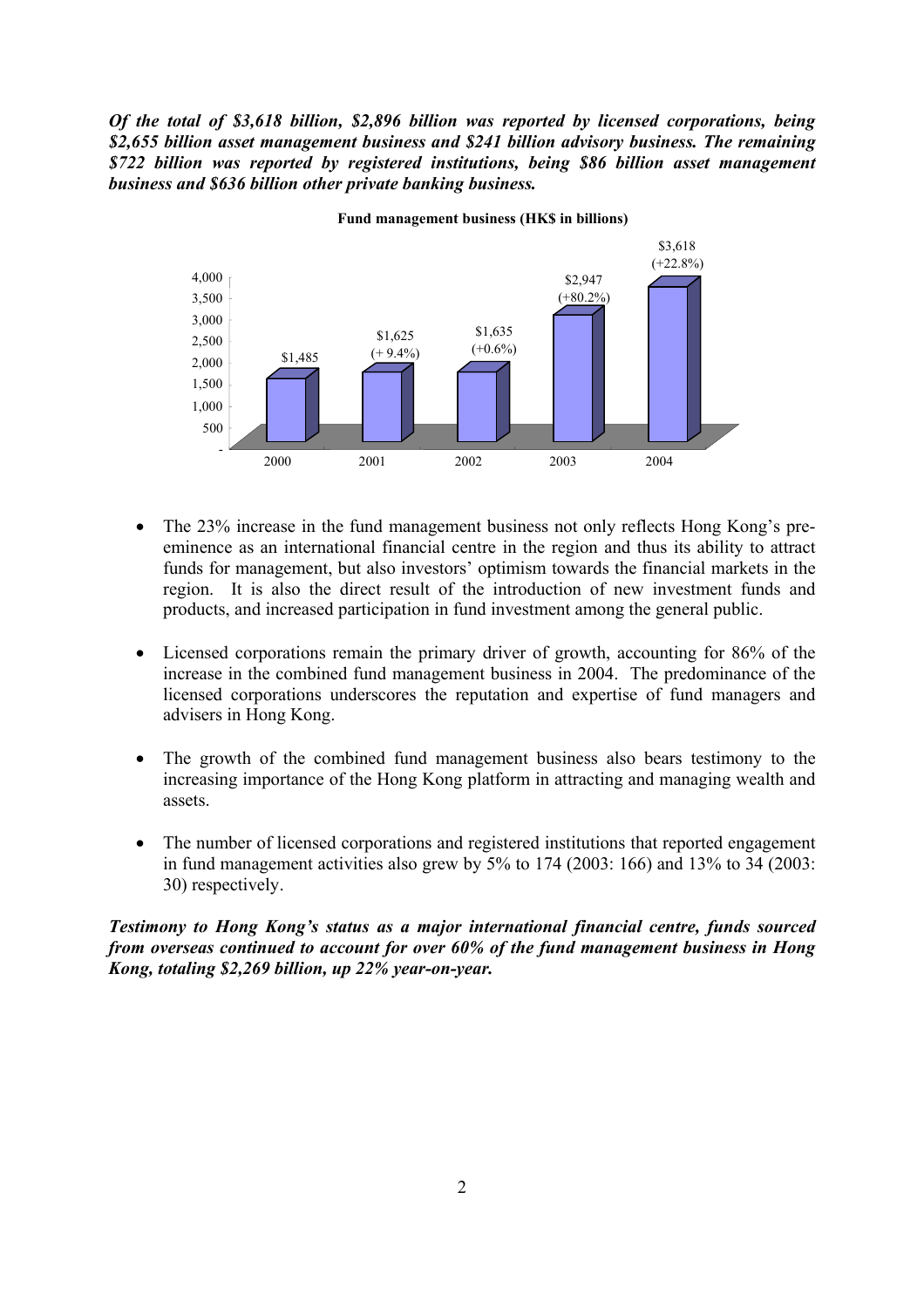

#### **Fund management business - by source of asset (HK\$ in billions)**

- Among the licensed corporations, funds sourced from overseas investors have consistently accounted for 60-70% of their asset management and advisory businesses for the last five years.
- Capitalizing on Hong Kong's position as a magnet for overseas funds, overseas companies continued to choose Hong Kong as their regional headquarters. Among the respondents in the FMAS 2004, 34 licensed corporations and 12 registered institutions stated that they have chosen Hong Kong as their regional headquarters.

# *Of the total \$2,741 billion worth of assets under management by licensed corporations and registered institutions, 53% or \$1,466 billion were managed onshore.*



**Asset management business (HK\$ in billions)**

• Around half of the assets under management remained to be managed in Hong Kong. In value terms, the amount of assets managed in Hong Kong increased by 25% from 2003, in line with the overall increase in the combined fund management business.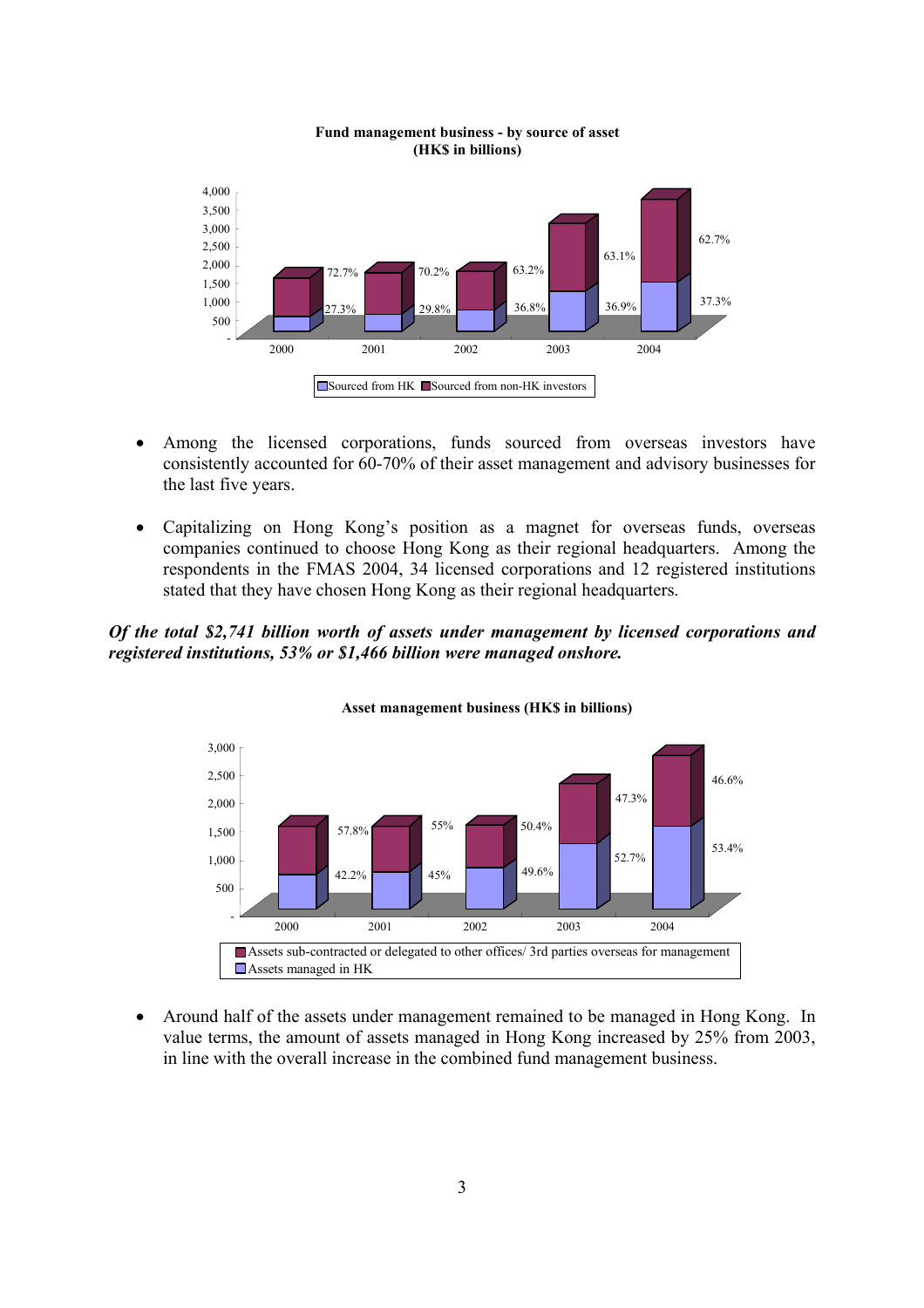- The percentage of assets managed outside Hong Kong has steadily declined to 46.6% in 2004 from 57.8% in 2000, reflecting Hong Kong fund management industry's ability to develop its expertise to manage assets locally.
- Of the \$1,466 billion assets managed in Hong Kong, 73% or \$1,066 billion were invested in Asia, including \$537 billion in Hong Kong and China. These figures not only indicated the geographical allocation of investments, but Hong Kong's niche in managing investments in Asia. Such skill has been and will continue to be vital to Hong Kong's ability to attract overseas funds for management.

# *Development in the retail fund industry in 2004*

-

- Supported by recovery in the financial markets and renewed interest in investments, the fund management industry augmented both the number and range of funds sold to the public in Hong Kong. During 2004, the SFC authorised 217 funds, taking the number of SFC-authorised funds to 1,933 at the end of 2004, compared with 1,862 in 2003. The net asset value of such funds totaled \$4,300 billion<sup>6</sup>, up  $3\%$  from the level seen in 2003.
- Among the funds authorised during the year, 81 were guaranteed funds which offered upside potential linked to the performance of market indices (such as the Hang Seng Index, Dow Jones Industrial Index or Euro Stoxx 50 Index), baskets of stocks, baskets of funds or baskets of commodities including gold, silver and crude oil.
- Aside from providing exposure to a variety of financial instruments or commodities, some SFC-authorised guaranteed funds also developed new features by offering the potential of early termination in the event of the achievement of certain performance parameters, for instance a guaranteed fund might be terminated if cumulative payouts reached a predetermined target.
- The introduction of various investment features has attracted investors' interest and resulted in substantial growth in SFC-authorised guaranteed funds. Compared with 73 such funds at the end of March 2002 and a total net asset value of \$45 billion at the end of 2001, there were a total of 295 SFC-authorised guaranteed funds with an aggregate net asset value of \$144 billion at the end of 2004. Interest in these funds appears to remain strong, with the number of guaranteed funds growing to 310 by the end of June 2005.
- Growth was also recorded in other specialized funds such as exchange traded funds and hedge funds. During the year, two exchange traded funds (including the first exchange traded fund that tracked an A-share index) and five hedge funds were authorised, bringing the total number of such authorised funds at the end of 2004 to five and 13 respectively.
- Beginning from 2004, a major policy initiative has been the processing of UCITS III funds. UCITS III is a new set of regulations issued by the European Union (EU) governing funds domiciled in the EU member states. Since many SFC-authorised

<sup>6</sup> This data comprises all SFC-authorised funds, including those managed by overseas managers who were not covered by this survey.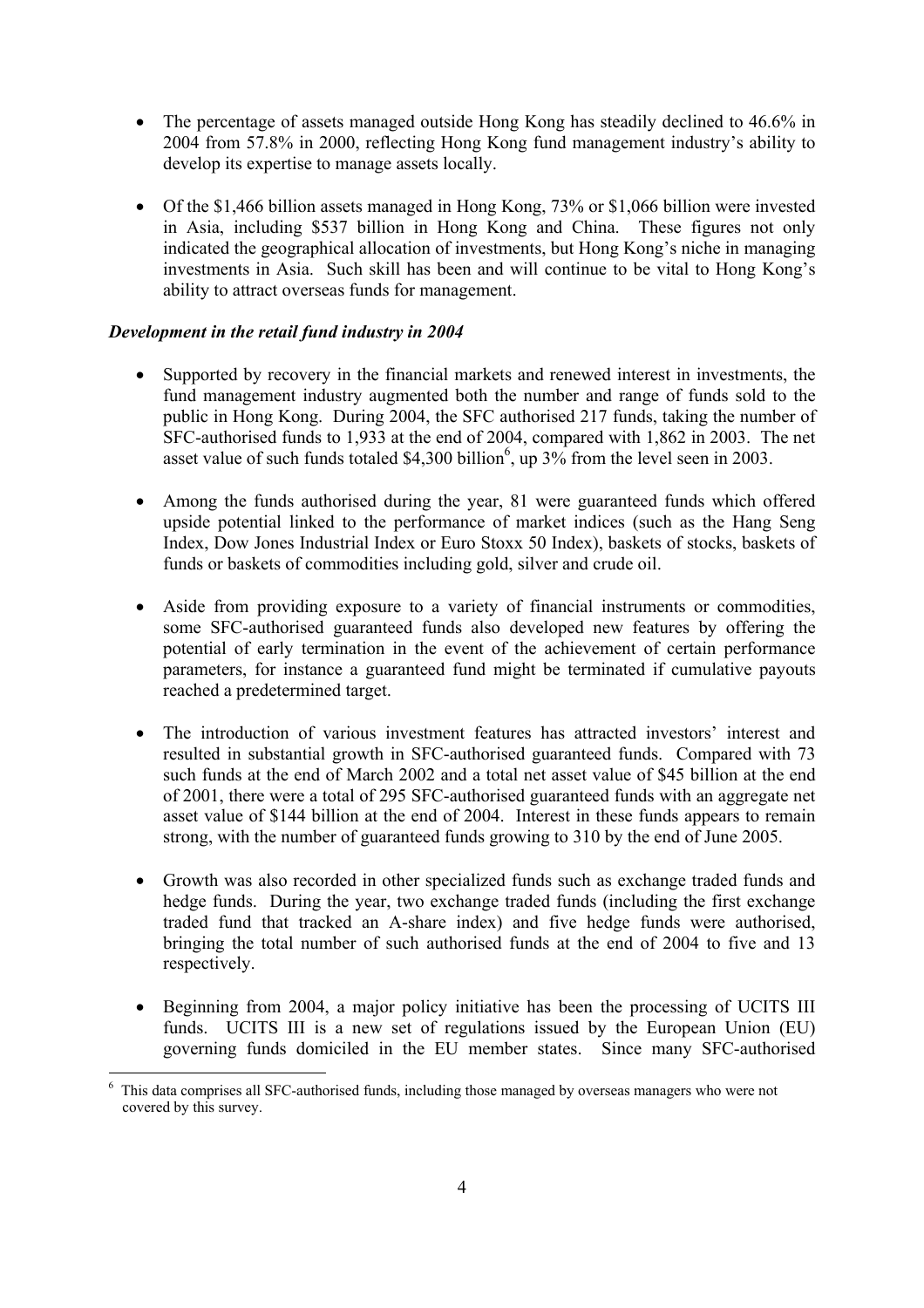collective investment schemes are domiciled in European jurisdictions, such as Luxembourg and Ireland, the SFC has been working closely with the fund industry with respect to UCITS III funds transition.

- In this regard, the SFC has issued interim measures to facilitate the processing of UCITS III funds, which included a fast track procedure for funds that did not significantly change their investment policies. As at the end of June 2005, the SFC had authorised 544 UCITS III funds, representing over 75% of the applications received.
- In order to help develop the expertise of the Hong Kong fund management industry in alternative investments and to attract a critical mass of well-regulated hedge fund managers to Hong Kong, the SFC established a dedicated team in October 2004 to deal with hedge fund managers' licence applications. Since then the SFC has received 24 licence applications from hedge fund managers, of which 16 were approved or approved in principle.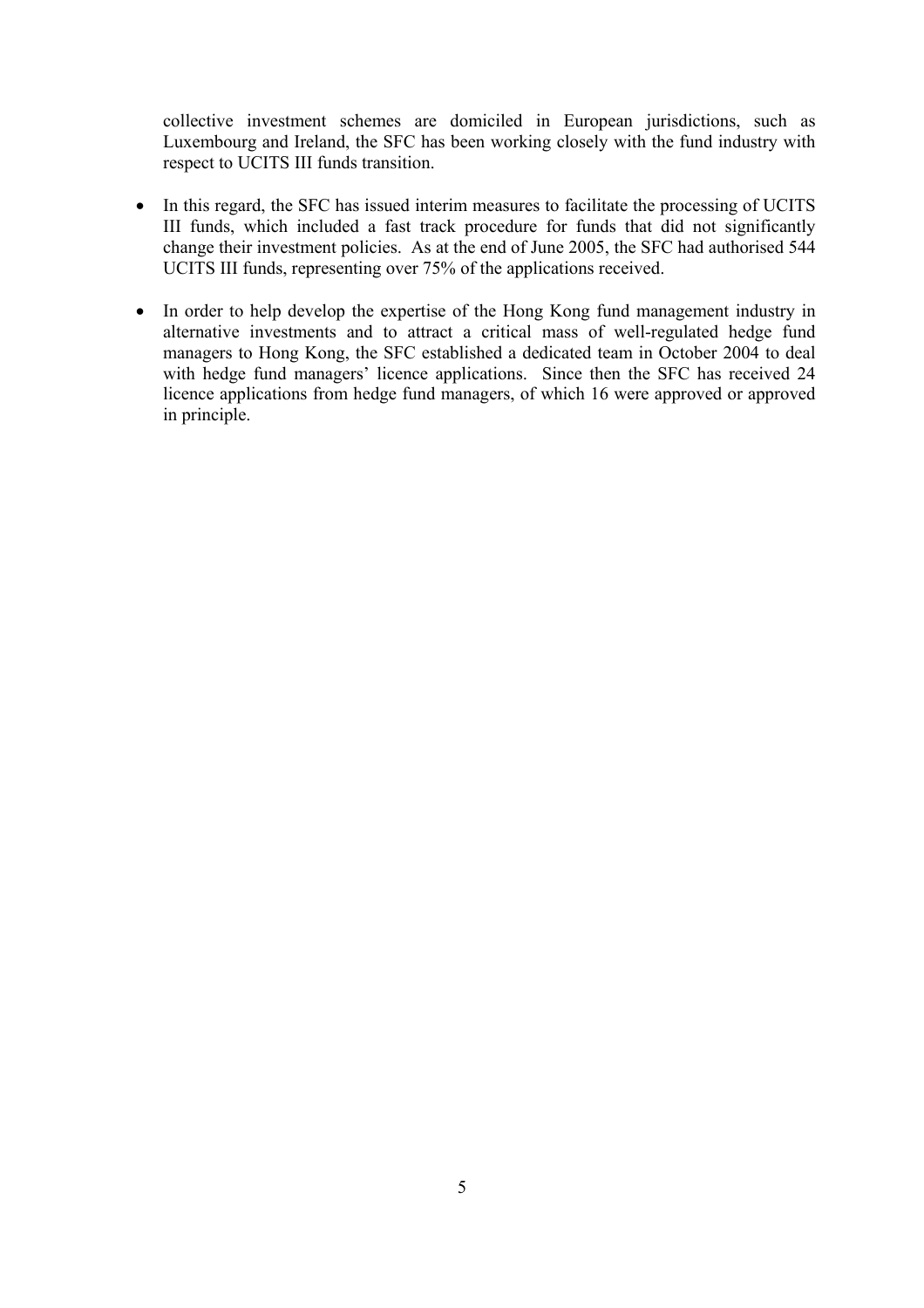# **Introduction**

- 1. The FMAS is an annual survey conducted by the SFC since 1999 to collect information and data on the general state of affairs of the fund management industry in Hong Kong. It helps the SFC plan its policies and operations.
- 2. The survey covers the fund management activities of two types of firms in Hong Kong, namely:
	- (a) corporations which are licensed by the SFC and engage in asset management and fund advisory businesses (collectively "licensed corporations"); and
	- (b) banks which engage in asset management and other private banking activities (collectively referred to as "registered institutions"), and are subject to the same regulatory regime (i.e. the Securities and Futures Ordinance) as the licensed corporations in respect of their fund management activities.
- 3. With the assistance of the Hong Kong Monetary Authority, an FMAS questionnaire was devised and sent to registered institutions. The questionnaire was largely the same as that sent to licensed corporations, except for minor adjustments to cater for their different business nature and operations.
- 4. In addition to information pertaining to fund management business, respondents were also invited to provide information on the distribution and/or marketing of collective investment schemes, the use of electronic means in their fund management business, and their criteria for asset allocation.

# **Responses**

# *Licensed corporations and registered institutions*

- 5. A total of 227 firms responded to the FMAS 2004 questionnaire, which comprised 178 licensed corporations and 49 registered institutions.
- 6. 174 licensed corporations and 34 registered institutions reported that they had conducted asset management, advisory business and/or other private banking activities.
- 7. Another 4 licensed corporations and 15 registered institutions reported that they had not engaged in asset management, advisory business, or other private banking businesses during the year, but they were distributors of collective investment schemes.

# *Licensed corporations*

8. An analysis of the activities of the 174 licensed corporations that had assets under management (AUM) and/or had engaged in providing advice on funds/portfolios is shown below: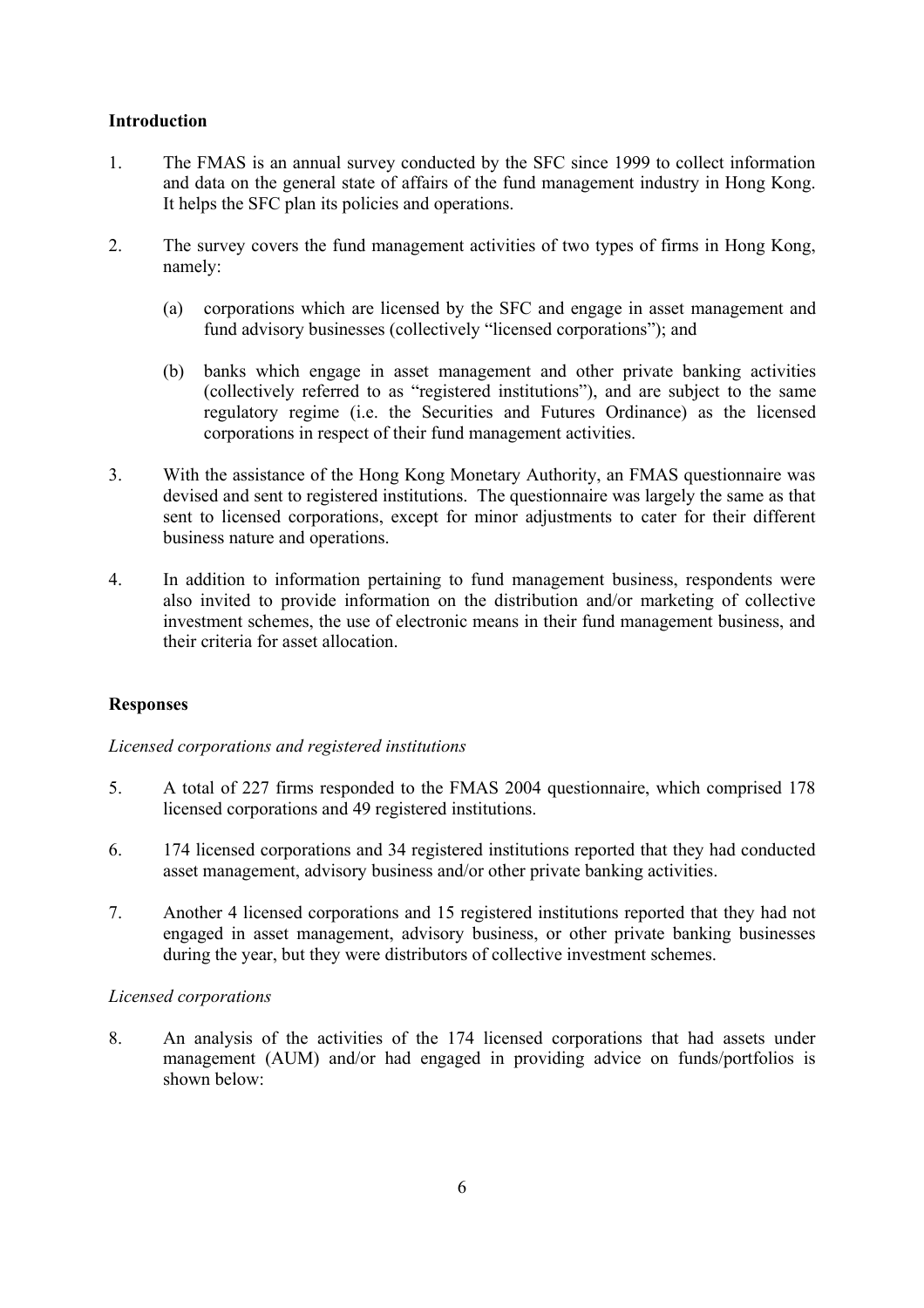| Respondents with AUM only                     | 100 |
|-----------------------------------------------|-----|
| Respondents with pure advisory assets only    | 38  |
| Respondents with AUM and pure advisory assets | 36  |
|                                               | 174 |

# *Registered institutions*

9. An analysis of the activities of the 34 registered institutions that had AUM and/or had engaged in other private banking activities is shown below:

| Respondents with AUM only                                 |               |
|-----------------------------------------------------------|---------------|
| Respondents with other private banking activities only    | 14            |
| Respondents with AUM and other private banking activities | $\frac{8}{2}$ |
|                                                           | 34            |

# **Findings7**

 $\overline{a}$ 

#### *Fund management business*

10. According to the results of the FMAS 2004, the aggregate amount of assets in the combined fund management business reported by licensed corporations and registered institutions amounted to \$3,618 billion at the end of 2004, an increase of 23% from that of 2003 (\$2,947 billion):

|                                                                       |       | \$ billion |
|-----------------------------------------------------------------------|-------|------------|
| Assets under management                                               |       |            |
| - licensed corporations                                               | 2,655 |            |
| - registered institutions                                             | 86    |            |
|                                                                       |       | 2,741      |
| Funds/Portfolios on which advice was given<br>- licensed corporations |       | 241        |
| Other private banking activities<br>registered institutions           |       | 636        |
| Combined fund management business                                     |       | 3.618      |

- 11. Excluding registered institutions, assets management business and advisory business among licensed corporations grew by 25% from \$2,317 billion in 2003. The rates of growth in assets under management and advisory business were 26% and 15% respectively.
- 12. The aggregate amount of assets in asset management business and other private banking activities of the registered institutions was \$722 billion in 2004, up 15% from 2003. The

 $<sup>7</sup>$  Respondents that reported that they only engaged in the distribution of collective investment schemes and did not</sup> engaged in asset management, advisory services or other private banking businesses were not included in the analysis of AUM.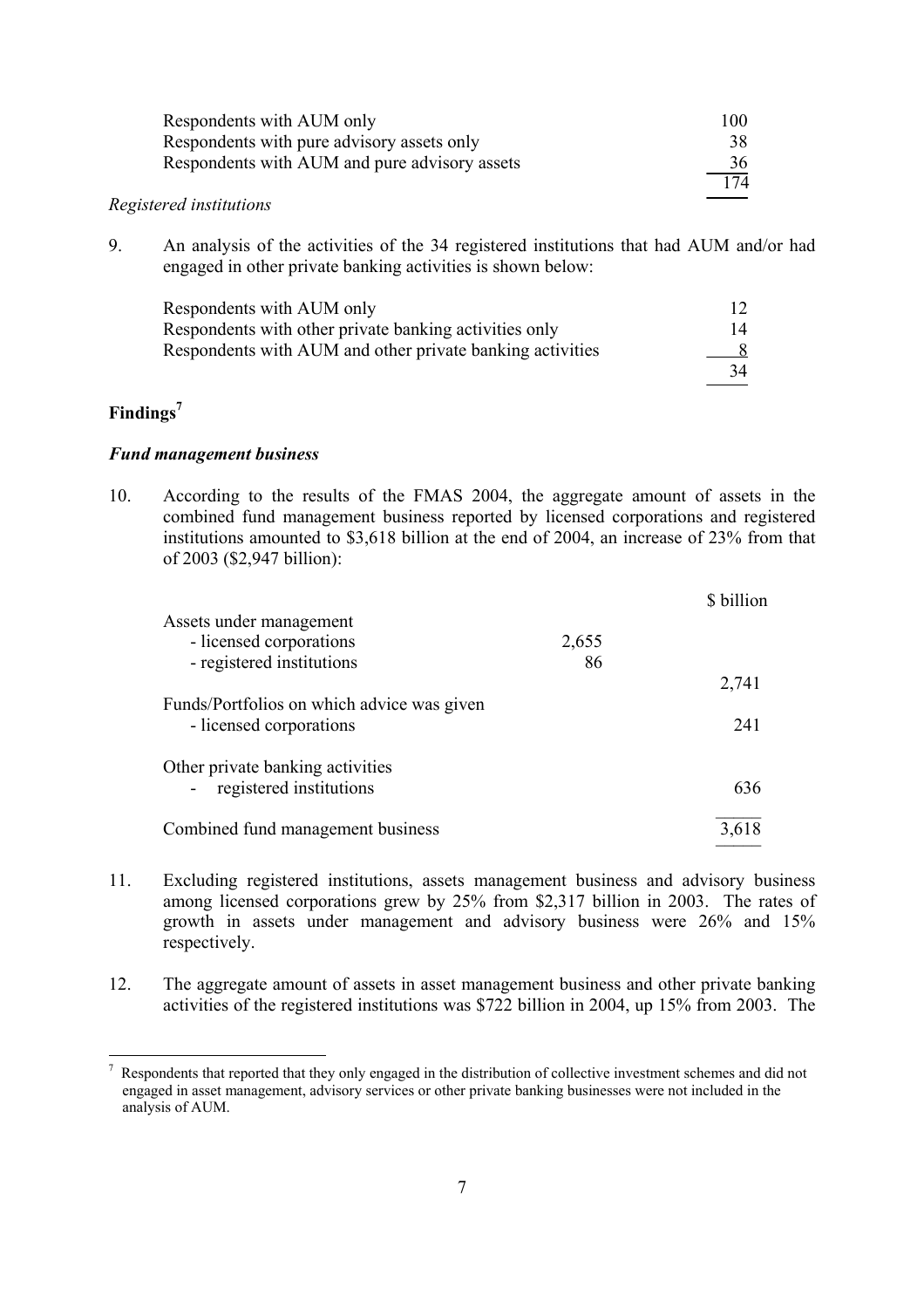figure comprised a 30% decline in AUM in asset management business and a 25% increase in other private banking activities.

13. The decrease in AUM in asset management was attributed to the fact that a registered institution did not have any funds under management as a result of its parent company withdrawing assets previously given to it to manage. Such assets were transferred to the share capital account of the registered institution as part of the capital injection of the parent company into the registered institution. Excluding this isolated incident, all other registered institutions in aggregate recorded a 39% increase in AUM during the year.

# *Major aggregate figures*

14. The major aggregate figures are summarized in the following table.

| <b>Major Aggregate Figures of FMAS 2004</b>                                                                     |                          |                  |        |                            |  |  |
|-----------------------------------------------------------------------------------------------------------------|--------------------------|------------------|--------|----------------------------|--|--|
| (HK\$ in Millions)                                                                                              | (as of 31 December 2004) | LC               | RI     | $LC+RI$                    |  |  |
| <b>Managing Funds or Portfolios</b>                                                                             |                          | <b>Total AUM</b> |        | <b>Total AUM Total AUM</b> |  |  |
| Total asset under management by the company $(A) = (B) + (C)$                                                   |                          | 2,655,206        | 86,241 | 2,741,447                  |  |  |
| Amount of assets directly managed by the company in Hong<br>Kong(B)                                             |                          | 1,385,982        | 63,865 | 1,449,847                  |  |  |
| Amount of assets sub-contracted or delegated to other<br>offices/third parties for management $(C) = (D) + (E)$ |                          | 1,269,224        | 22,376 | 1,291,600                  |  |  |
| Amount of assets sub-contracted or delegated to other<br>offices/third parties in Hong Kong for management (D)  |                          | 11,575           | 4,830  | 16,405                     |  |  |
| Amount of assets sub-contracted or delegated to other<br>offices/third parties overseas for management (E)      |                          | 1,257,649        | 17,546 | 1,275,195                  |  |  |
| Total asset managed in Hong Kong $(F) = (B) + (D)$                                                              |                          | 1,397,557        | 68,695 | 1,466,252                  |  |  |

| <b>Giving advice on Funds/Portfolios</b> <sup>8</sup>                                                                               |         |  |
|-------------------------------------------------------------------------------------------------------------------------------------|---------|--|
| Total assets on which company advices $(H) = (I) + (J)$                                                                             | 240,942 |  |
| Amount of assets directly advised by the company in Hong<br>Kong $(I)$                                                              | 144,979 |  |
| Amount of assets sub-contracted or delegated to other<br>offices/third parties for providing advisory services<br>$(J) = (K) + (L)$ | 95,963  |  |
| Amount of assets sub-contracted or delegated to other<br>offices/third parties in Hong Kong for providing advisory<br>services (K)  | 6,093   |  |
| Amount of assets sub-contracted or delegated to other<br>offices/third parties overseas for providing advisory services (L)         | 89,870  |  |
| Total assets on which advice is given in Hong Kong<br>$(M) = (I) + (K)$                                                             | 151,072 |  |

| <b>Other private banking activities</b>             |         |
|-----------------------------------------------------|---------|
| Total assets under other private banking activities | 636.412 |

<sup>&</sup>lt;sup>8</sup> Only licensed corporations engaged in the advisory business.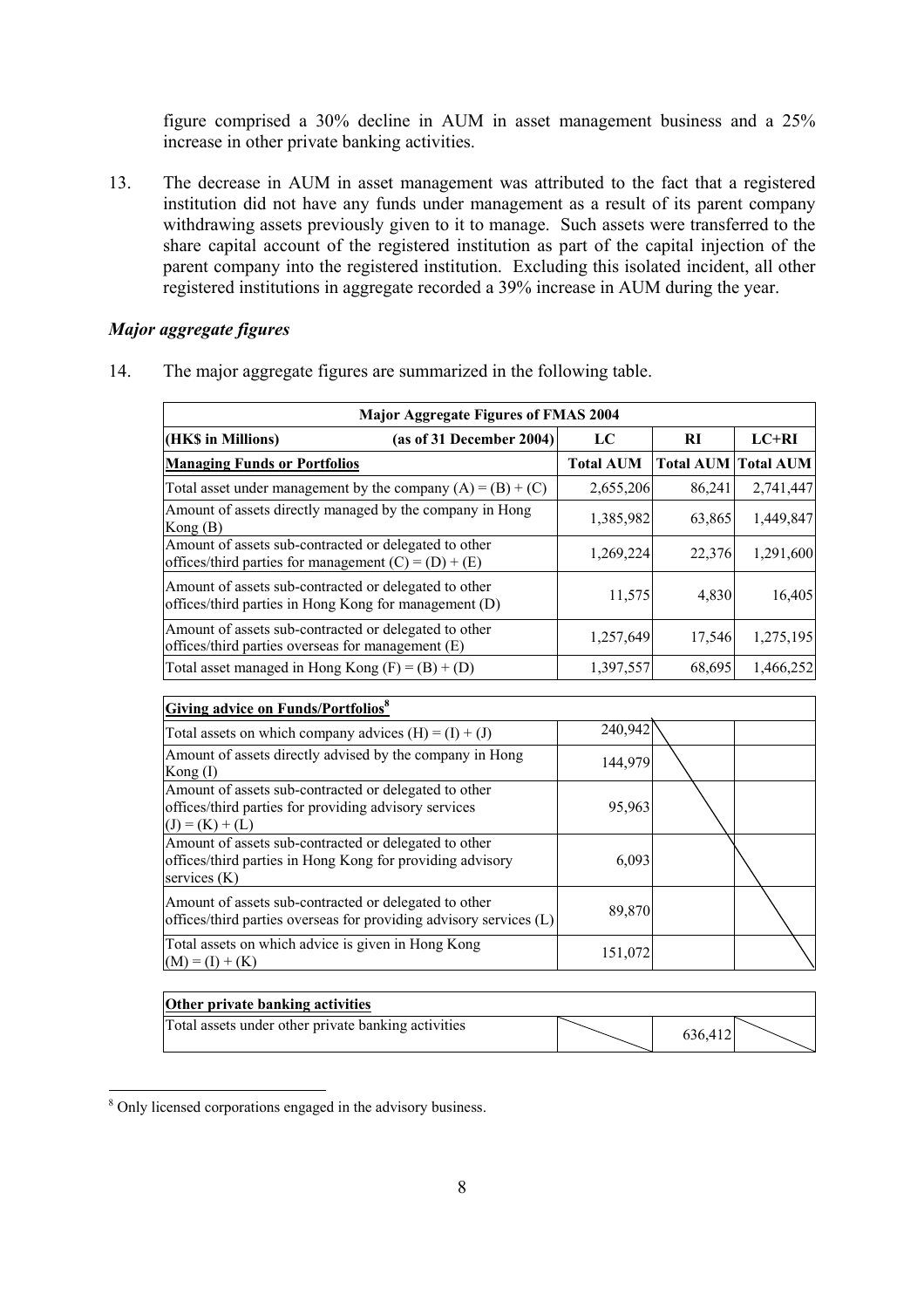# *Total assets under management (AUM), which excludes pure advisory assets and other private banking activities (\$2,741 billion)*

# *Licensed corporations and registered institutions*

15. Total AUM, which excluded pure advisory assets and other private banking activities, amounted to \$2,741 billion as at December 31, 2004.

# *Licensed corporations*

16. 97% of the assets were contributed by licensed corporations, which were traditionally the active players in the fund management industry. In general, respondents attributed the growth in the AUM to the positive performance of the financial markets, the inflow of investment monies and the launch of new funds.

# *Registered institutions*

- 17. In the conduct of the FMAS 2004, it was revealed that one registered institution erroneously reported its other private banking business as assets under management in FMAS 2003. As a result, the AUM of registered institutions in 2003 was subsequently revised to \$123 billion from \$142 billion, while other private banking business in 2003 was revised to \$507 billion from \$488 billion.
- 18. The AUM of registered institutions amounted to \$86 billion in 2004, representing a decline of 30% from the revised 2003 figure. This drop was primarily attributed to the transfer of funds under management to the share capital account of a registered institution, as explained in paragraph 13.

# *AUM (\$2,741 billion) - by types of fund*

# *Licensed corporations and registered institutions*

19. Institutional funds, non SFC-authorised funds, and pension funds remained the major types of funds, representing 39%, 24% and 15% of the total AUM of licensed corporations and registered institutions, respectively. SFC-authorised funds, private client funds and mandatory provident funds accounted for the remaining 22%.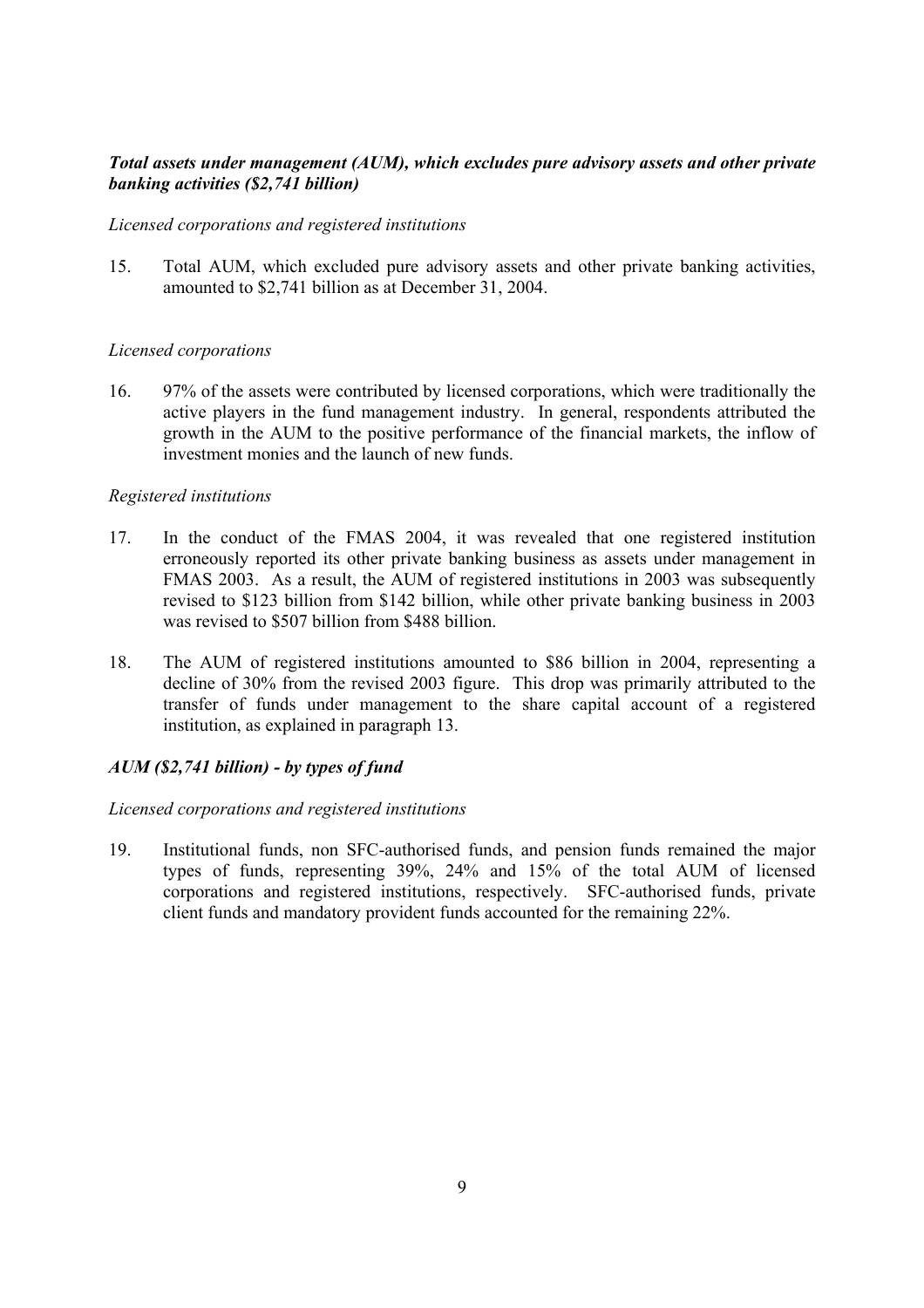

#### *Licensed corporations*

20. Among the \$2,655 billion worth of AUM managed by licensed corporations, institutional funds ranked the largest type of funds, followed by non SFC-authorised funds, pension funds, and SFC-authorised funds.



- 21. In terms of growth, non SFC-authorised funds registered the largest year-on-year increase of 63%, followed by a 34% rise in mandatory provident funds, 25% in SFC-authorised funds, 18% in institutional funds and 8% in pension funds.
- 22. Since the introduction of the mandatory provident funds scheme in December 2000, mandatory provident funds have grown to account for 5% of the total AUM. This percentage is expected to rise in the coming years, on the back of continued contributions from existing mandatory provident fund scheme members, contributions from new scheme members as the local economy picks up further and the employment situation improves, and accumulation of investment returns generated by the contributions.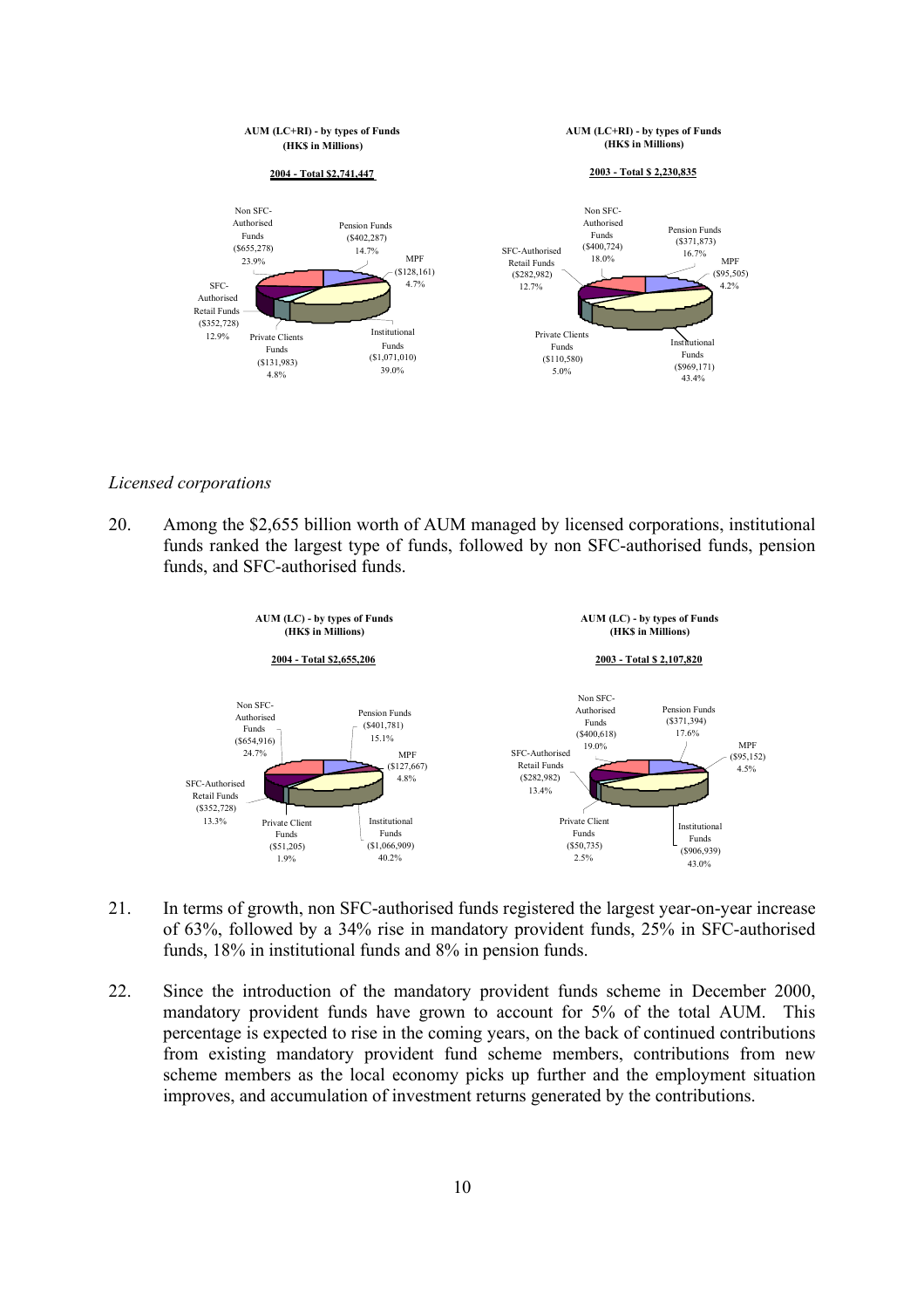#### *Registered institutions*

23. The pattern differed in the context of registered institutions. Private client funds constituted the dominant type of funds, accounting for 94% of the AUM.



- 24. The pattern in 2004 differed significantly from that in 2003, which recorded two main types of funds, namely institutional funds and private client funds, accounting for 50.6% and 48.6% of the AUM respectively. The substantial decline of institutional funds was again attributed to the re-allocation of funds as explained in paragraph 13.
- 25. Mandatory provident funds accounted for 0.5% (0.3% in 2003) of the AUM, as banks generally played the role of intermediaries, selling and advising on mandatory provident fund schemes, rather than managing the funds. In terms of value, the amount of mandatory provident funds grew by 40% in 2004.

# *AUM (\$2,741 billion) - source of funds*

# *Licensed corporations and registered institutions*

26. As a whole, \$1,802 billion or 66% of the AUM was sourced from overseas, and the remaining 34% from Hong Kong investors.

# *Licensed corporations*

27. The percentage of AUM sourced from non-Hong Kong investors remained at 65% in 2004, as overseas investments were continued to be allocated to the Asian Pacific region as the economy in the region remained strong. The expertise that licensed corporations have developed in investing in Asia was probably another major factor that encouraged overseas investors to direct funds ear-marked for Asian investments to Hong Kong for management.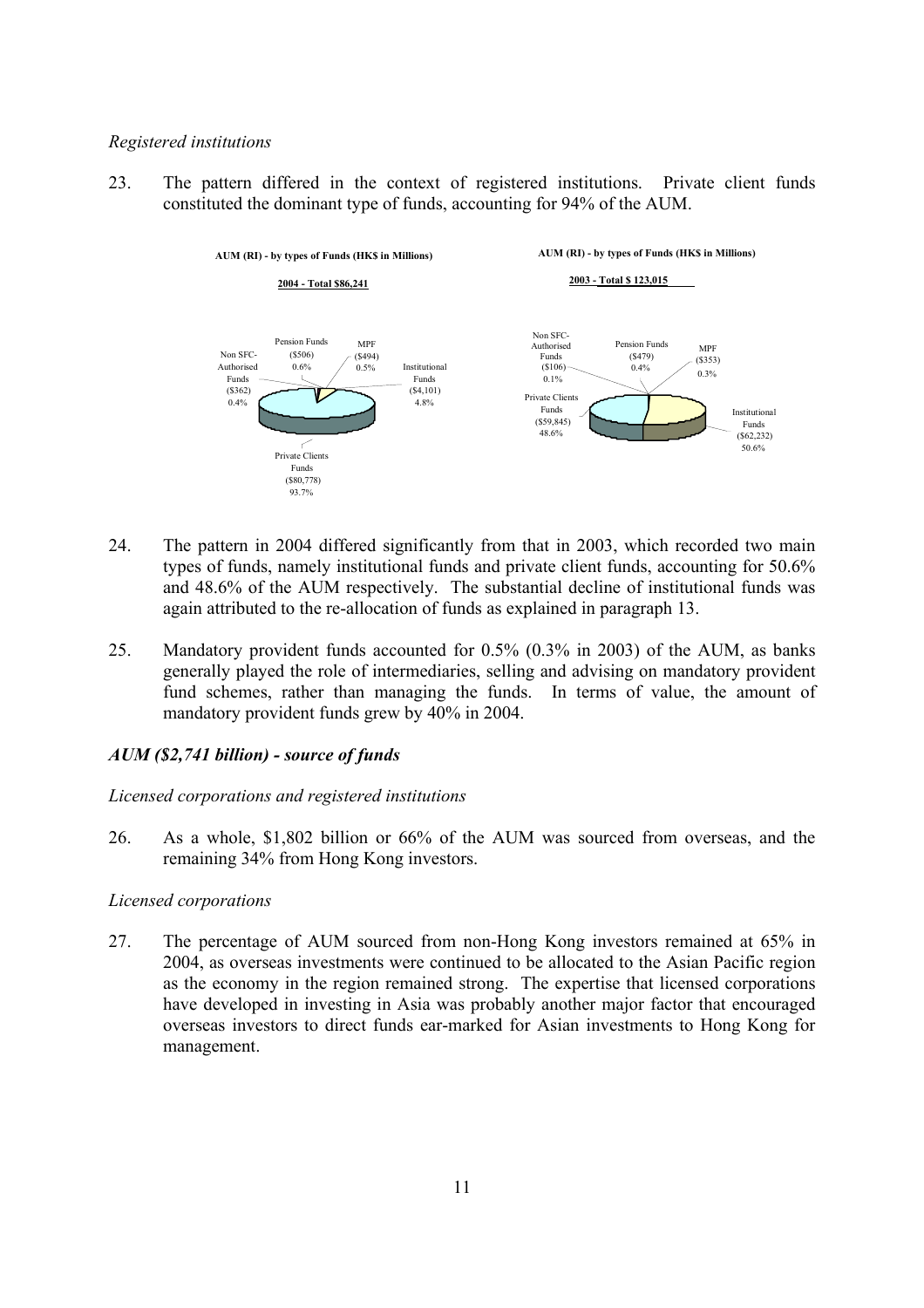28. The share of Hong Kong investors stabilised at 35% of the AUM of licensed corporations in 2004. In terms of value, the AUM sourced from Hong Kong investors grew in absolute terms by 26% to \$917 billion in 2004 from \$729 billion in 2003. Such growth could be attributed to the establishment of the mandatory provident fund schemes, which have helped the general public focused their attention on the attractions of funds for longterm savings and retirement planning, and to investors' move to fund investment given the low return offered by bank deposits in a low-interest rate environment.



**AUM - By sources of Funds (HK\$ in Millions)**

#### *Registered institutions*

29. 74% of the AUM was sourced from non-Hong Kong investors, and the remaining 26% from Hong Kong investors. In 2003, the breakdown was 86% and 14% for non-Hong Kong and Hong Kong investors respectively. The reliance on overseas funds could partly be attributed to the established global network of some registered institutions through which they could source funds on an international basis. However, the result also suggested that the percentage of AUM sourced from Hong Kong investors began to play a more important role for registered institutions.

#### *AUM (\$2,741 billion) – allocation of investments*

#### *Licensed corporations and registered institutions*

30. In terms of geographical exposure, 23% of the AUM was invested in Hong Kong and 77% in overseas markets. Of the \$636 billion worth of assets invested in Hong Kong by licensed corporations and registered institutions, 62% were invested in equities and 30% in bonds. The remaining 8% was invested in derivative or structured products, cash, deposits, money market instruments or other investments.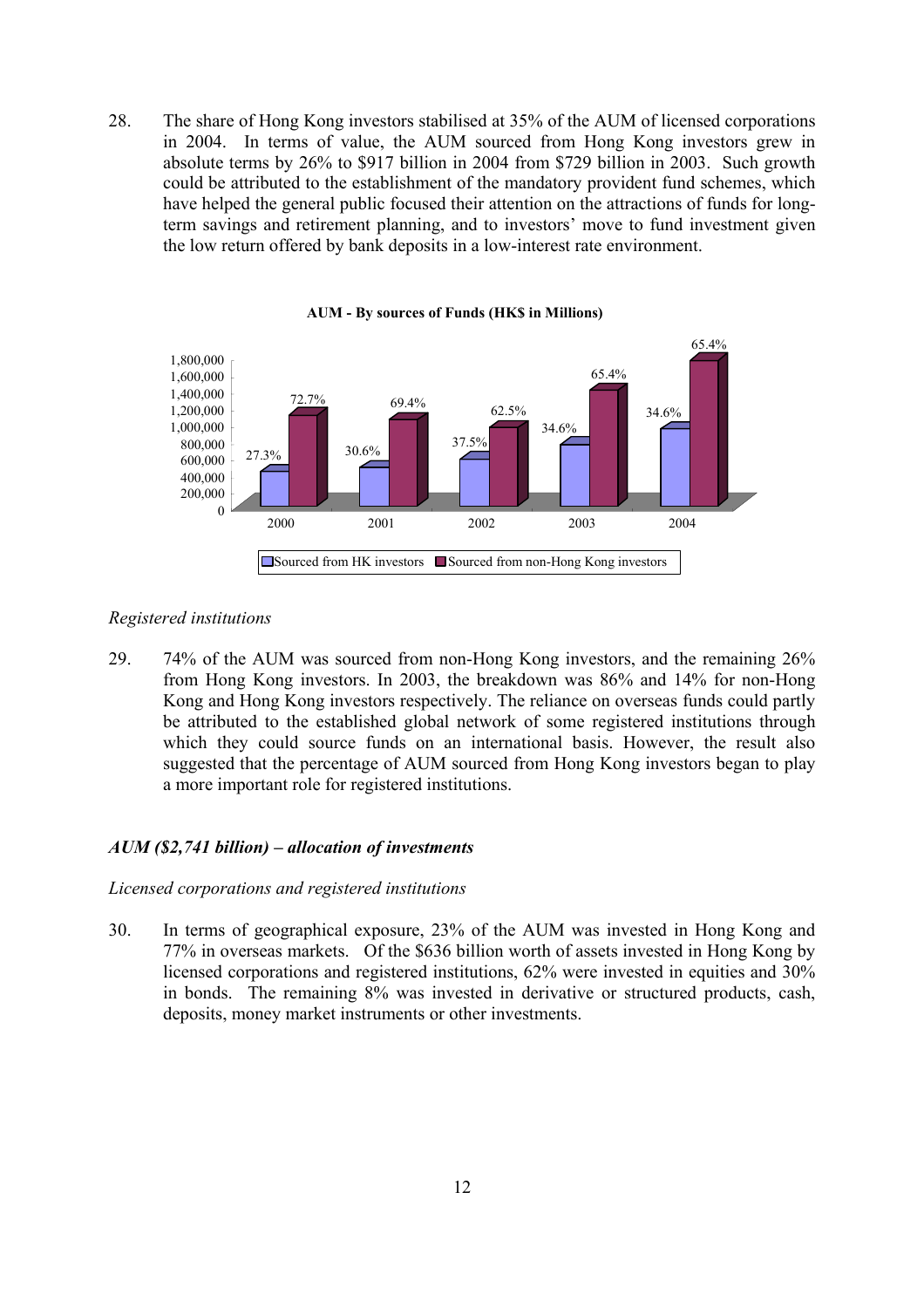# *Licensed corporations*

- 31. Licensed corporations invested \$630 billion (2003: \$511 billion) of their AUM in Hong Kong and \$2,025 billion (2003: \$1,597 billion) in overseas markets. In percentage terms, the allocation of the AUM between Hong Kong and overseas markets stood at 24% and 76% respectively, maintaining the same weightings as those observed in 2003. By value, investments in Hong Kong rose by 23%, while investments outside of Hong Kong rose by 27%.
- 32. Where investments were made in Hong Kong, they were mainly invested in equities (63% in 2004, down from 65% in 2003). Investments in bonds rose from 28% in 2003 to 30% in 2004. Meanwhile, investments in cash, cash equivalents and other investment remained at 7% as in 2003.

# *Registered institutions*

- 33. Among registered institutions, a majority (93% in 2004, 97% in 2003) of their aggregate AUM was invested outside of Hong Kong. While the heavy exposure to overseas markets could reflect the investment strategy of the registered institutions, it could also be attributed to the preference of their clients or the investment mandates specified by their clients.
- 34. Equities became the major destination of the investments made in Hong Kong (44% in 2004, up from 30% in 2003), followed by cash, deposits and money market instruments (28% in 2004, down from 56% in 2003), and bonds and structured products (28% in 2004, up from 13% in 2003). The shift of investment preference from cash, deposits and money market instruments to equities and bonds reflected investors' positive sentiment on the equity and bond markets.

# *Assets managed in Hong Kong (\$1,466 billion)*

# *Licensed corporations and registered institutions*

35. Out of the total \$2,741 billion worth of AUM, 53% or \$1,466 billion was managed in Hong Kong and the rest was managed overseas.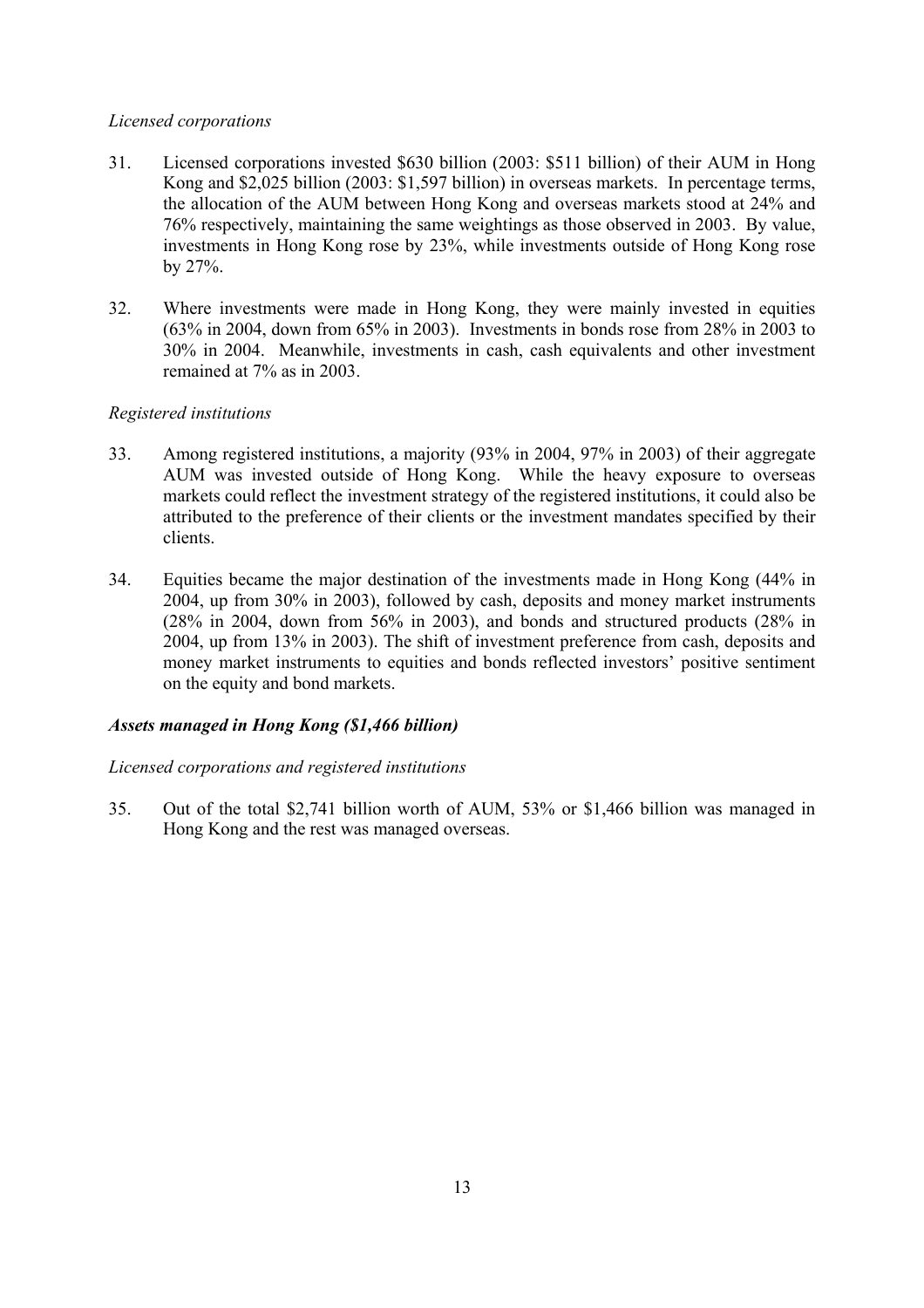

**AUM - by assets managed in HK & Overseas (HK\$ in billions)**

36. Among licensed corporations, the percentage of assets managed in Hong Kong increased to 53% in 2004. The rest was managed overseas. In value terms, AUM managed in Hong Kong increased by 32% in 2004 and stood at \$1,398 billion. AUM managed overseas increased by 20% and stood at \$1,257 billion. In line with the pattern observed in the previous years, only less than 1% of the assets (\$12 billion) managed in Hong Kong was sub-contracted or delegated to other offices or third parties for management. The remaining \$1,386 billion was directly managed by the licensed corporations.

#### *Registered institutions*

- 37. The total AUM (including discretionary and non-discretionary) managed by registered institutions amounted to \$86 billion in 2004. 80% (\$69 billion) of the AUM of registered institutions was managed in Hong Kong and the remaining 20% (\$17 billion) was subcontracted or delegated to other offices/third parties overseas for management. By category, where the AUM was managed on a discretionary basis, 88% was managed in Hong Kong; and where the AUM was managed on a non-discretionary basis, 13% was managed in Hong Kong.
- 38. 93% of the AUM managed in Hong Kong (\$64 billion) was directly managed by the registered institutions. Only 7% or \$5 billion was delegated to other offices or third parties in Hong Kong for management.

#### *Assets managed in Hong Kong (\$1,466 billion) – by types of funds*

#### *Licensed corporations and registered institutions*

39. Of the AUM managed in Hong Kong, 36% was derived from institutional funds and 19% from SFC-authorised funds. Pension funds and non SFC-authorised funds contributed 12% and 19% to the AUM respectively, while private client funds accounted for 7%, and mandatory provident scheme funds 7%.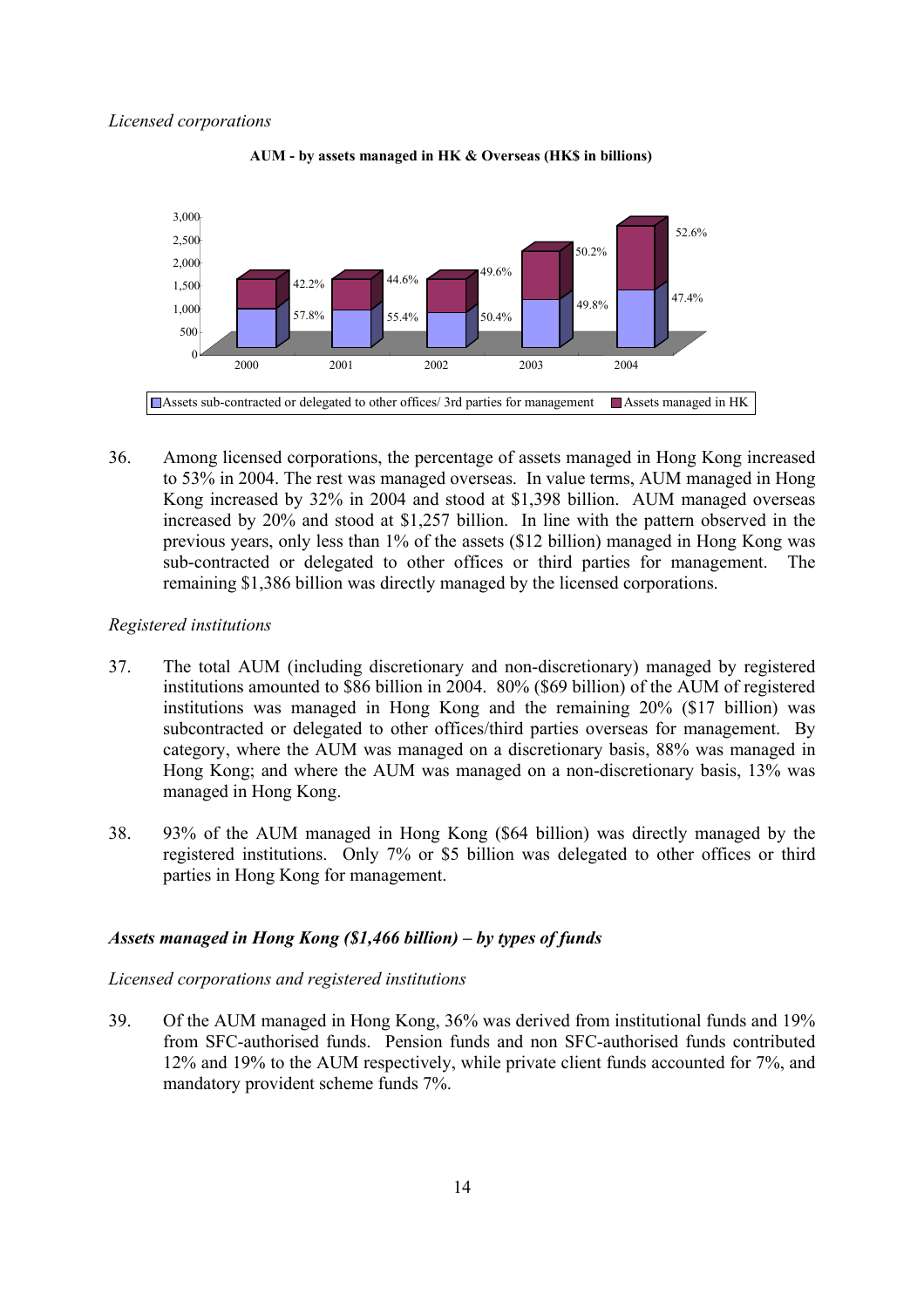

*Licensed corporations* 

40. Among licensed corporations, institutional funds have remained the largest category of funds since 2002, accounting for 37% of the AUM managed in Hong Kong in 2004. Both SFC-authorised funds and non SFC-authorised funds ranked second, each representing another 20%. Pension funds carried weighting of 13%, mandatory provident funds accounted for 7%, while private client funds made up the remaining 3%.



41. The strongest gain was seen in non SFC-authorised funds which rose by 77% during the year and accounted for 20% of the AUM managed in Hong Kong, up from 15% last year. Other major gains were recorded in institutional funds (up 23%), pension funds (up 34%), and mandatory provident funds (up 35%).

#### *Registered institutions*

42. For registered institutions, private client funds and institutional funds in 2004 accounted for 98% of the AUM managed in Hong Kong. Private client funds remained the primary fund type among the registered institutions, representing 92% of the AUM managed in Hong Kong. The predominance of this funds type could probably be attributed to the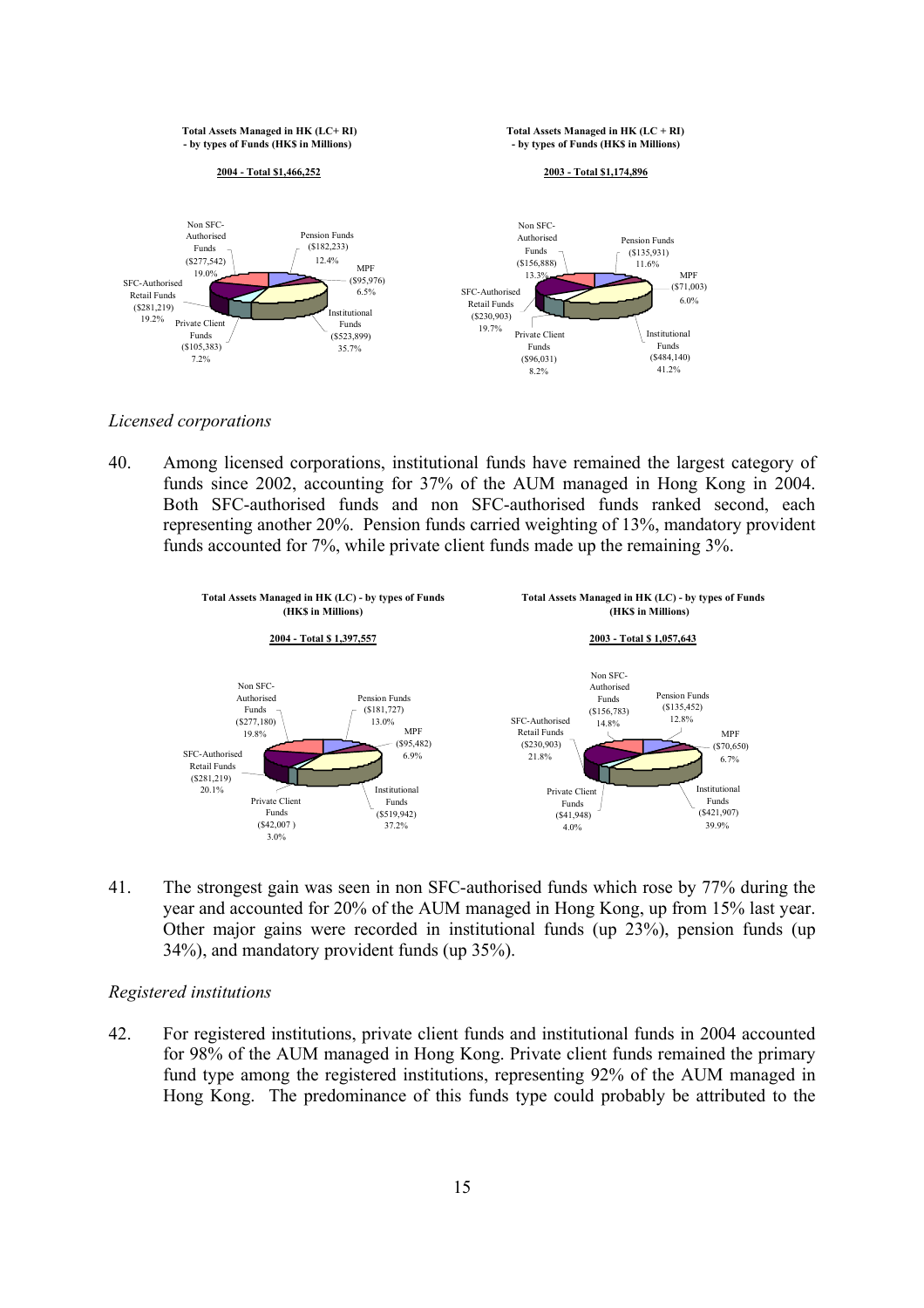banks' efforts to capitalize on their relationships with banking and corporate clients in the promotion of their asset management services.



*Assets managed in Hong Kong (\$1,466 billion) – geographical spread* 

*Licensed corporations and registered institutions* 

43. In terms of geographical exposure, Asia remained the primary destination of the AUM managed in Hong Kong. 37% of the AUM was invested in markets in Hong Kong and the mainland, 8% in Japan and 28% in the rest of Asia.



#### *Licensed corporations*

44. Investments in the Asian region were even higher among the licensed corporations and represented 76% of the AUM managed in Hong Kong in 2004, compared with 81% in 2003. While the concentration of AUM in the Asian region reflected asset allocation to a certain extent, it also demonstrated the expertise that the licensed corporations have developed with respect to investments in the Asian region.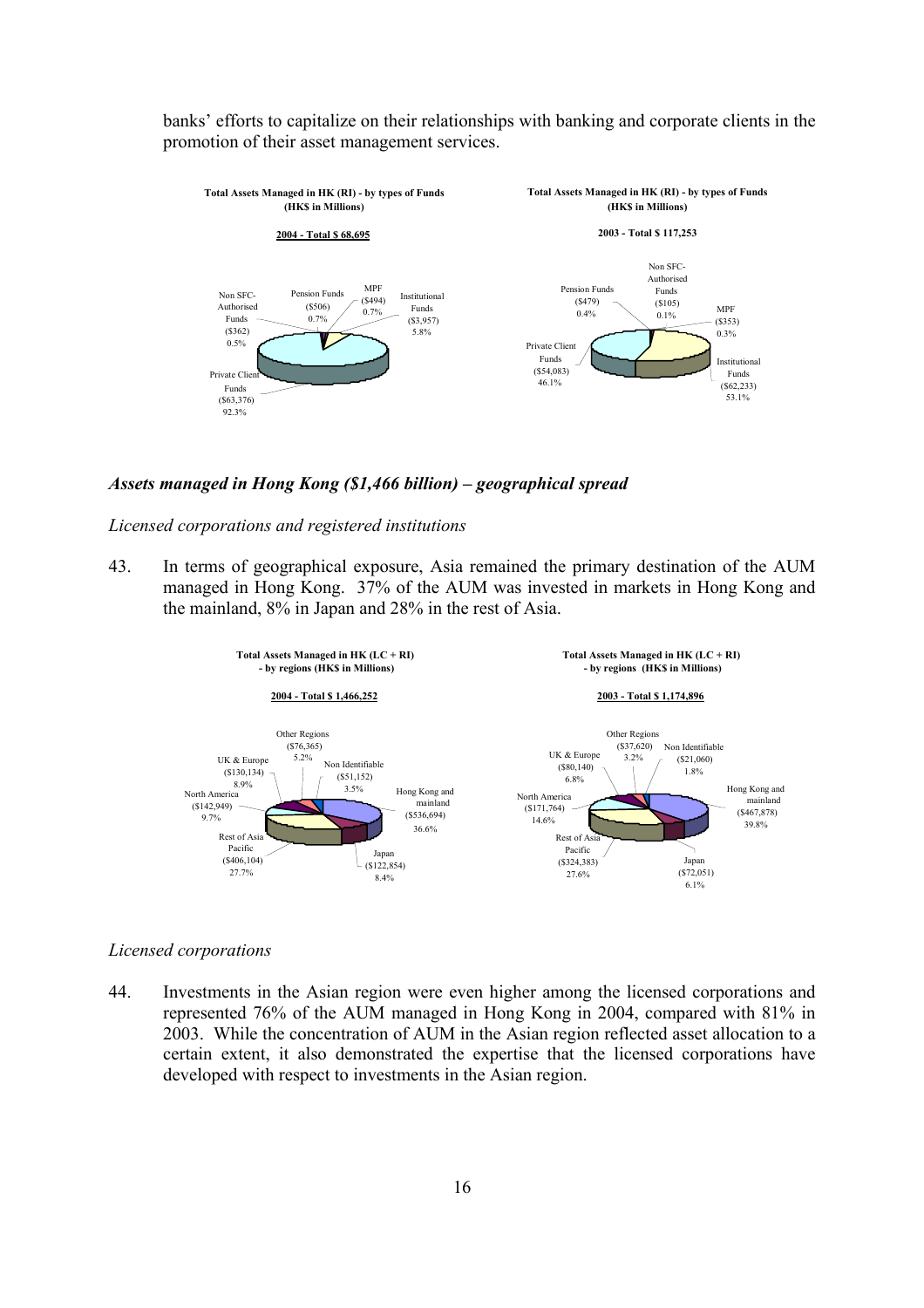

*Registered institutions* 

45. In contrast, only 12% of the AUM managed by registered institutions was invested in Asia. 25% of the AUM was invested in North America, 13% in the UK and Europe, and the rest in other regions.



*Assets managed in Hong Kong (\$1,466 billion) – asset class* 

*Licensed corporations and registered institutions* 

46. 68% of the AUM managed in Hong Kong was invested in equities, and close to 20% in bonds. Derivatives, structured products, cash or cash equivalent and other investments accounted for the remaining 12%. The results showed there were an increase in allocation to equities (up 35% year-on-year) and a decrease in allocation to bonds (down 9% yearon-year) which reflected investors' positive sentiment on equity markets. Cash, deposits or money market instruments had a growth of 10%.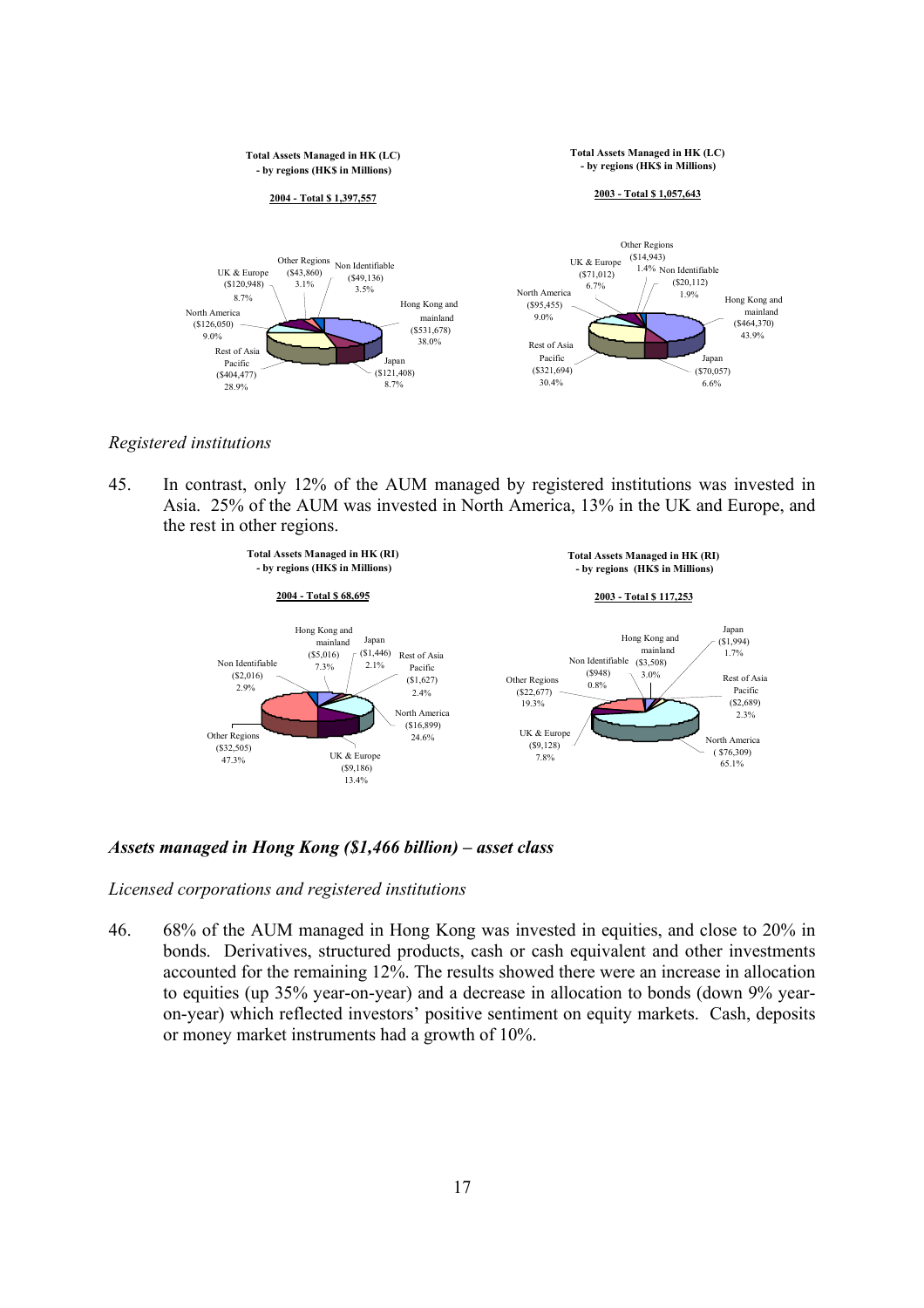

*Licensed corporations* 

47. By and large, the above weightings were also observed in the AUM managed in Hong Kong by licensed corporations in 2004 as more funds were allocated to equities and less into bonds. Investments in equities were up 36% in 2004.



#### *Registered institutions*

48. Among registered institutions, the asset allocation in 2004 was different from that in 2003. 15% of the AUM managed in Hong Kong was invested in bonds in 2004, compared with 56% in 2003. Equities accounted for 12% of the investments in 2004, up from 8% in 2003. Other investments accounted for 67%, up from 25% in 2003, while cash, deposits or money market instruments fell to 4% from 10% in 2003. In value terms, investments in all asset classes have declined except for other investments: equities were down 16% year-on-year, bonds were down 84% year-on-year, cash, deposits or money market instruments were down 75%, and derivative and structured products were down 40% year-on-year.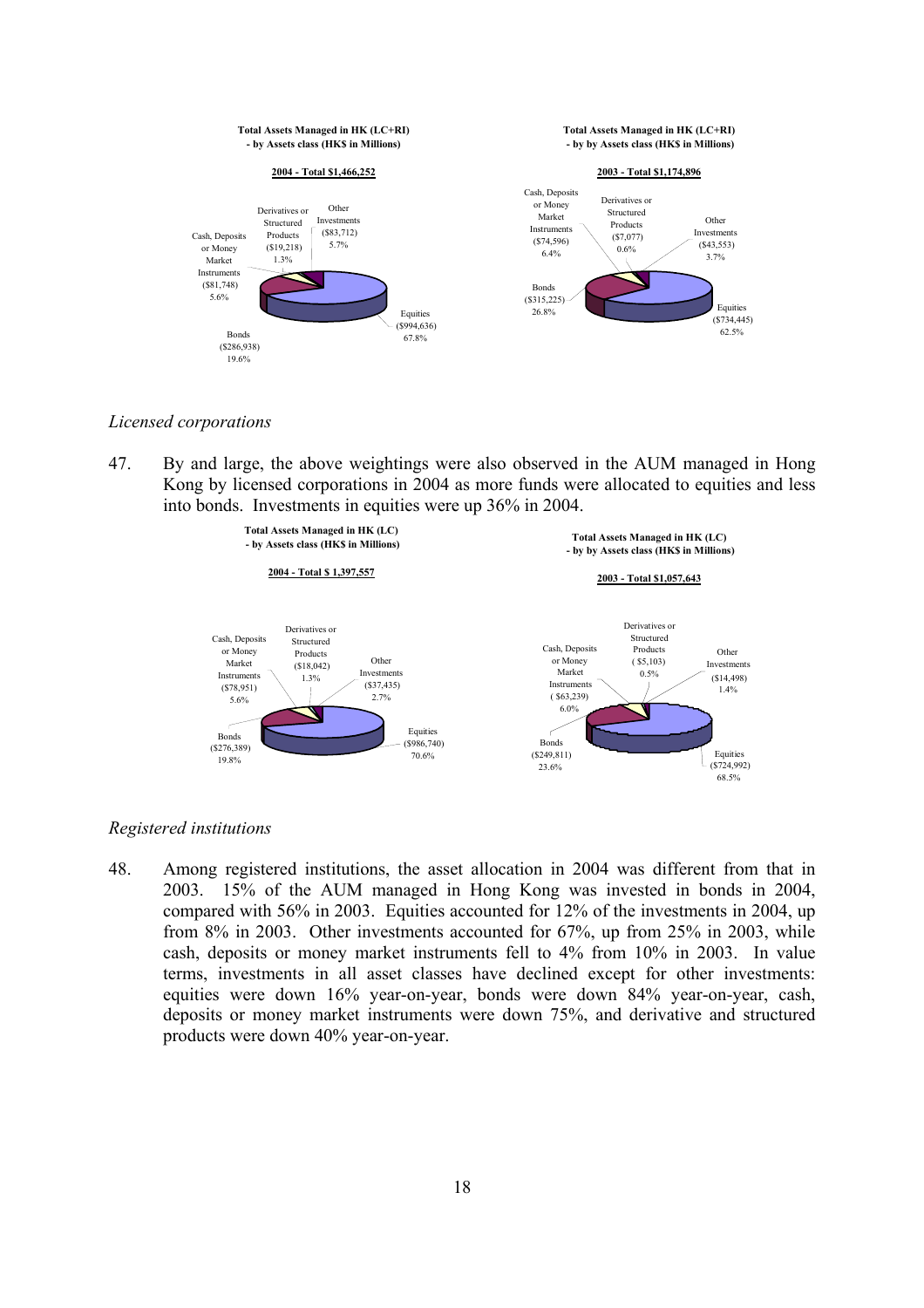49. The results showed a significant shift of funds from bonds to other investments. This could be attributed to the increasing trend of interest rates and the potential downside of bond prices.



#### *Total assets under pure advice (\$241 billion)*

- 50. Aside from asset management, some licensed corporations also engaged in the business of giving advice on funds or portfolios. The value of assets which were the subject matter in respect of which advisory services were given amounted to \$241 billion, up from \$209 billion in 2003.
- 51. The largest gain was seen in institutional funds, which rose by 61% during the year and became the largest type of funds in the advisory business. Meanwhile, non SFCauthorised funds and SFC-authorised funds remained the second and third largest fund types, accounting for 30% and 27% of the advisory business respectively. By geographical origin, non-Hong Kong investors remained the major source of funds, accounting for 83% of the advisory business.

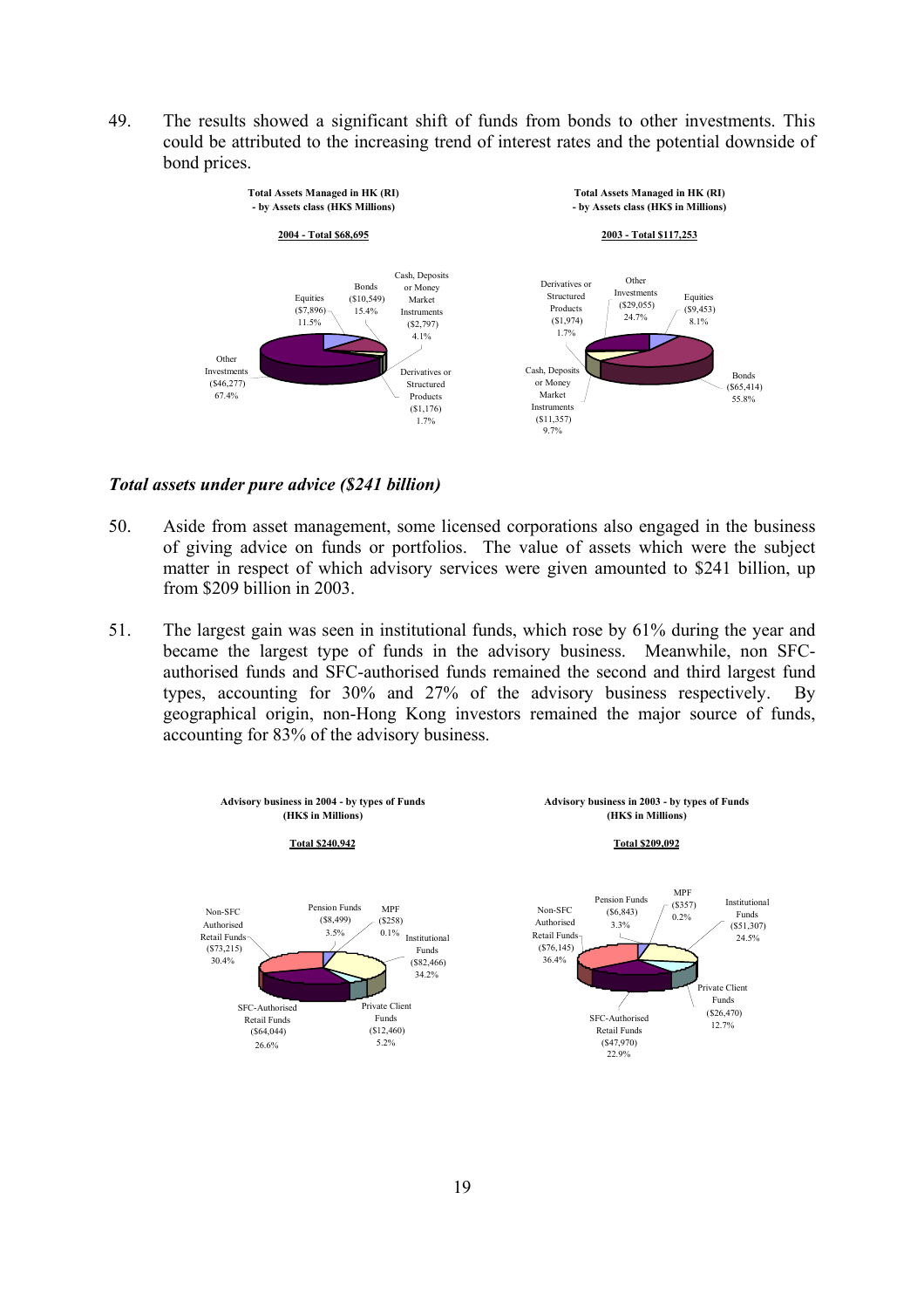52. The amount of assets advised in Hong Kong accounted for 63% of the total advisory business in 2004. The breakdown of the amount of assets advised in Hong Kong and overseas was similar to that of 2003.

| Advisory - By assets advised in HK and Overseas (HK\$ in Millions) |         |               |         |               |              |               |         |               |
|--------------------------------------------------------------------|---------|---------------|---------|---------------|--------------|---------------|---------|---------------|
|                                                                    | 2004    |               | 2003    |               | 2002         |               | 2001    |               |
|                                                                    |         | $\frac{0}{0}$ |         | $\frac{0}{0}$ |              | $\frac{0}{0}$ |         | $\frac{0}{0}$ |
| Assets advised in HK                                               | 151.072 | 62.7%         | 128.743 | 61.6%         | 82,973 57.5% |               | 72.524  | 51.6%         |
| Assets advised Overseas                                            | 89.870  | 37.3%         | 80.349  | 38.4%         | 61,328 42.5% |               | 67,956  | 48.4%         |
| Total                                                              | 240,942 | 100%          | 209,092 | 100%          | 144.301 100% |               | 140,480 | 100%          |

53. Out of the total \$151 billion worth of assets advised in Hong Kong, 96% (\$145 billion) was directly advised by the respondents in Hong Kong and the remaining 4% (\$6 billion) was sub-contracted or delegated to other offices/third parties.

# *Criteria for market selection*

54. 120 licensed corporations and 20 registered institutions reported that they had overseas investments. In terms of the importance of the following criteria for market selection, their responses were as follow:

|                                         | LC and RI |
|-----------------------------------------|-----------|
| Exchange rate risk                      | 92%       |
| Law enforcement                         | 94%       |
| Liquidity                               | 96%       |
| Macro-economic stability                | 96%       |
| <b>Political Risk</b>                   | 96%       |
| Transaction costs                       | 81%       |
| Transparency and disclosure requirement | 95%       |
| Corporate governance                    | 94%       |
| Shareholders' rights<br>1.              | 94%       |
| ii.<br>Responsibilities of the board    | 89%       |

55. They indicated that liquidity, macro-economic stability and political risk were the most important criteria and transaction costs was a less important criterion for market selection.

# *Other private banking activities*

- 56. In addition to asset management, registered institutions also provided the service of managing clients' portfolios of securities and/or futures contracts wholly incidental to the dealing of securities or futures for their clients. Such other private banking activities increased to \$636 billion in 2004 from \$507 billion in 2003.
- 57. 58% of these funds were sourced from Hong Kong investors and the rest from non-Hong Kong investors.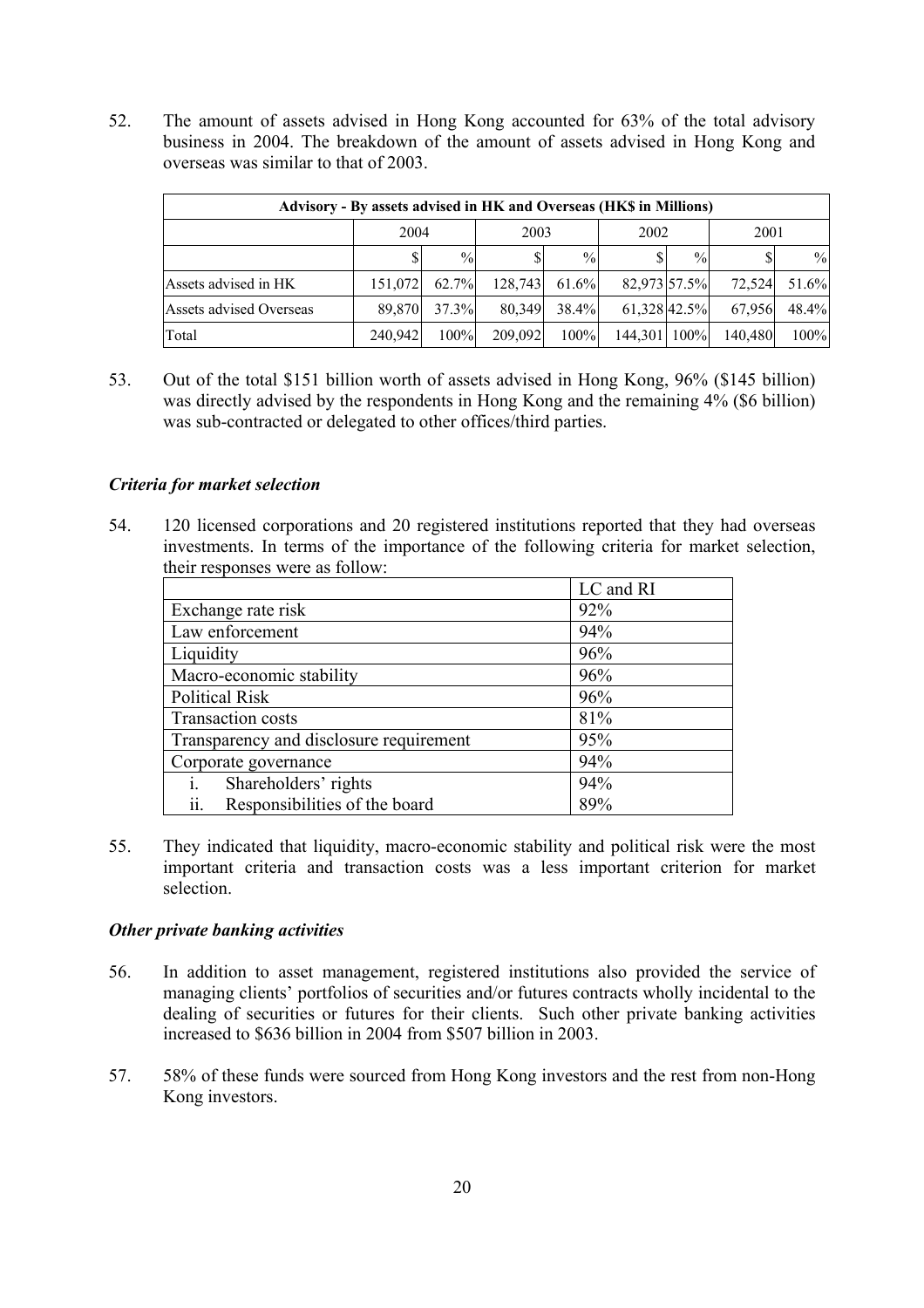#### *Distribution of collective investment schemes*

#### *Licensed corporations and registered institutions*

- 58. 34 licensed corporations and 34 registered institutions reported that they had engaged in the distribution of collective investment schemes in 2004.
- 59. While the number of licensed corporations that engaged in the distribution of collective investment schemes was largely unchanged from that in 2003, the number of registered institutions that distributed collective investment schemes increased to 34 in 2004 from 28 in 2003. The results manifested banks' efforts to diversify their earnings base into fee generating businesses, such as fund distribution. To the licensed corporations, they derived synergy from engaging banks as their distributors as this would not only allow them to tap into the strong retail network of banks for public funds, but would also enable them to dedicate their resources to their traditional business of asset management.

# *Profile of staff*

#### *Licensed corporations and registered institutions*

60. Respondents reported that a total of 17,039 (an increase of 12% from 2003) staff was engaged in fund management activities. Among them, 82% was responsible for sales and marketing, 6% for fund administration and 5% for asset management and research/analysis. Hong Kong was the primary focus of the marketing effort, while the rest was spread among the rest of the Asia Pacific region.



# *Licensed corporations*

61. The number of staff engaged in fund management activities increased 11% during the year to 4,166. There was a substantial increase of 29% in the number of staff engaged in research and analysis. This showed the licensed corporations' attempt to hire more staff in research and analysis in order to enhance the technical support provided to the sales and marketing staff. Of the 765 staff engaged in asset management and research, 66% or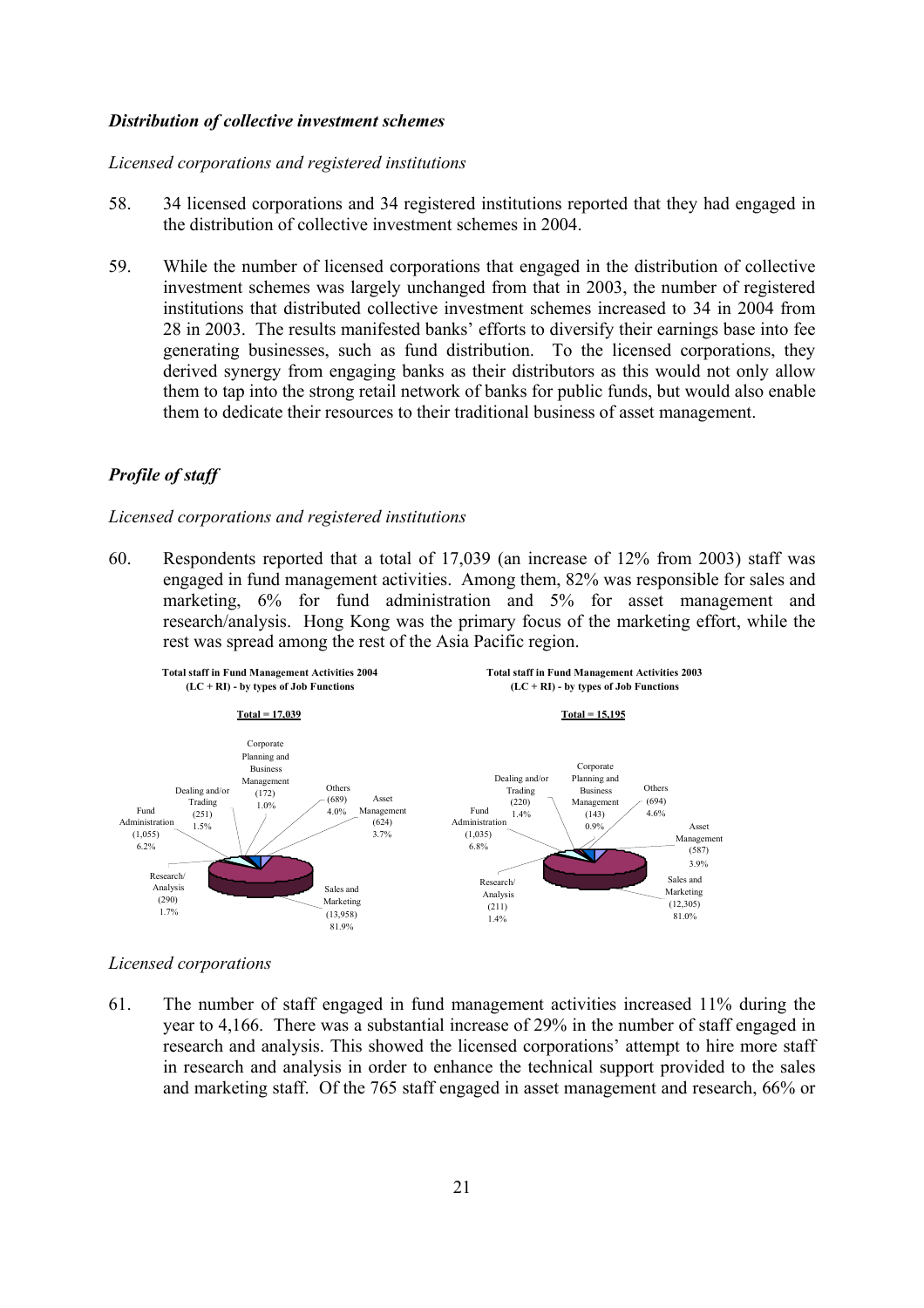502 staff engaged in equities, 10% or 80 in bonds, 4% or 33 in cash, deposits and money market instruments, 4% or 29 in derivatives or structured products and 16% or 121 in other investments.



62. The number of staff in sales and marketing grew by 10% (threefold in 2003) in 2004. Among such staff, 1,543 (or 92%) served the Hong Kong market, 55 (3%) served the mainland/Taiwan, 40 (2%) served the rest of Asia and 44 (3%) served other regions.

*Registered institutions* 

- 63. Registered institutions reported that they had 12,873 staff engaged in fund management activities, increased 13% from 2003. Among them, 12,276 staff performed sales and marketing functions, 244 fund administration, 121 dealing and/or trading, 100 asset management, and 49 research/analysis. The remaining 83 staff were engaged in corporate planning and other activities.
- 64. Among the 149 staff in asset management and research, 39 staff (or 26%) engaged in equities, 25 staff (or 17%) in bonds, 22 staff (or 15%) in cash, deposits and money market instruments, and 25 staff (or 17%) in derivatives or structured products. Among the 12,276 sales and marketing staff, 11,907 staff (or 97%) served the Hong Kong market, 205 staff (or 1.7%) served the mainland/Taiwan market, and 164 staff (or 1.3%) served the rest of Asia.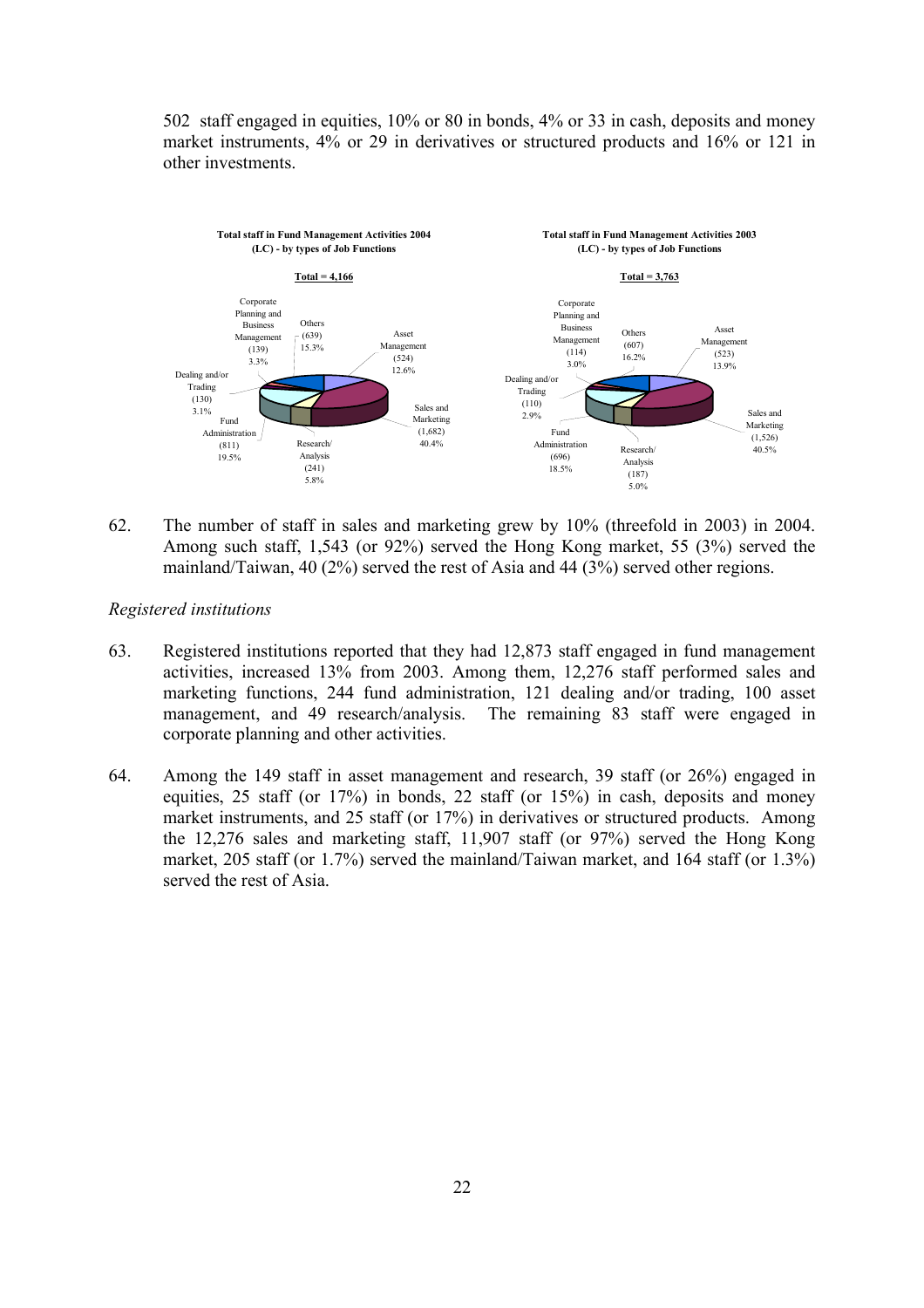

65. The predominance of sales and marketing personnel could be attributed to the staffing needs arising from the spread of the retail network of the registered institutions. Such sales staff played the multiple roles of responding to clients' general enquiries and requests, introducing clients to the various financial services or instruments offered by the registered institutions, as well as marketing investment products offered by third parties.

#### *Internet activities*

#### *Licensed corporations*

66. Fifteen of the respondents indicated that they conducted certain activities through electronic means. This represented a threefold increase in the number of licensed corporations in providing fund information and dealing facilities through electronic means from 2003. The services provided through the internet included investment fund information, net asset values of funds or portfolios, investment/risk management tools, and client portfolio reports. In addition, three reported that they provided dealing facilities, such as subscription, redemption and/or switching, in respect of SFCauthorized retail funds on the internet.

#### *Registered institutions*

67. Six of the respondents (the same number as recorded in 2003) indicated that they provided dealing facilities in respect of SFC-authorised retail funds through electronic means. Five reported that they offered subscription and redemption facilities and one also offered switching facilities in respect of SFC-authorized retail funds through the internet. In addition to information on investment funds, net asset values of funds, investment/risk management tools, and client portfolio reports, a few of these respondents also provided on their internet services such as price alert and tools for performance calculation.